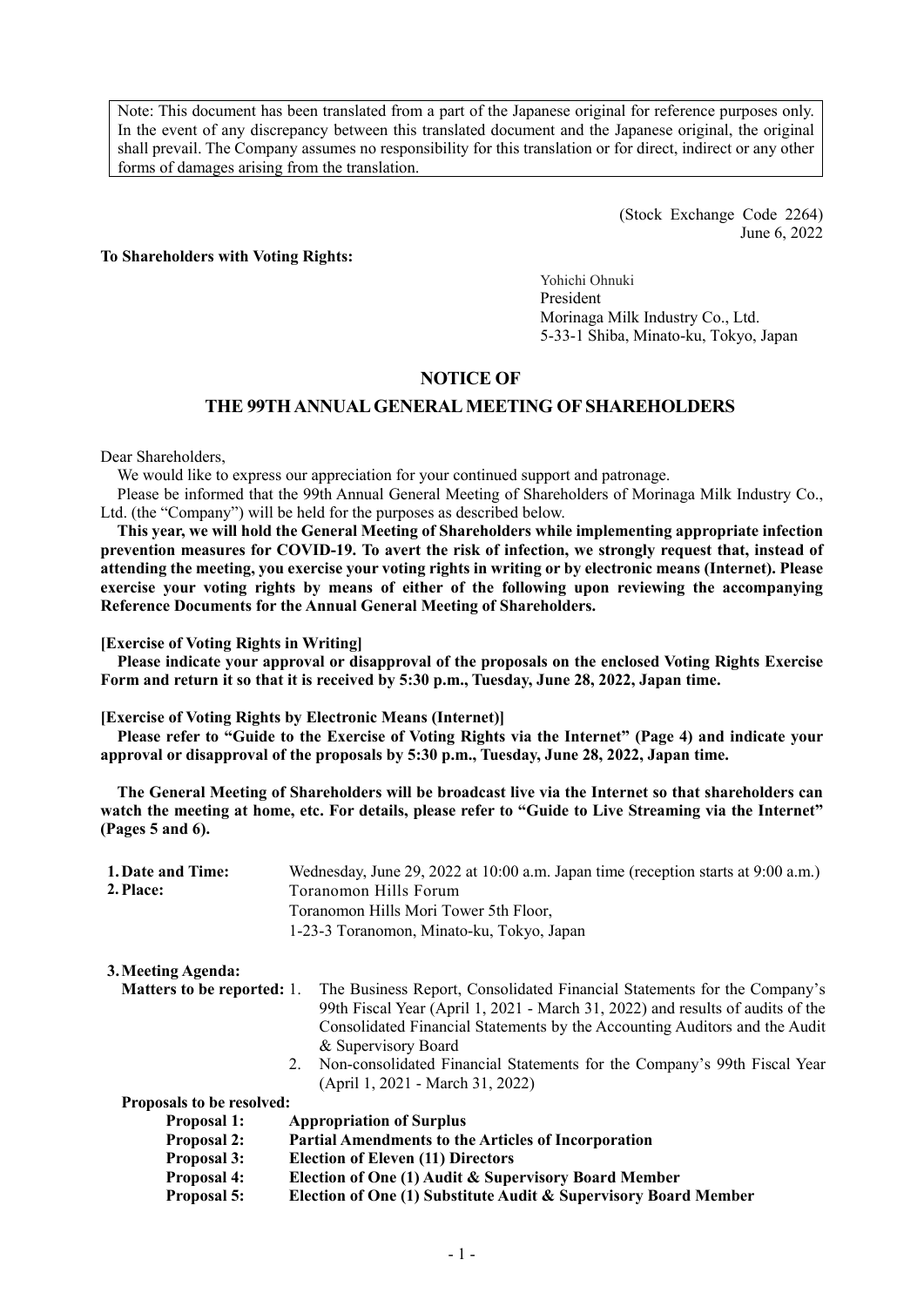When attending the meeting, please submit the enclosed Voting Rights Exercise Form at the reception desk.

~~~~~~~~~~~~~~~~~~~~~~~~~~~~~~~~~~~~~~~~~~~~~~~~~~~~~~~~~~~~~~~~~~~~~~~~~~~~~~~~~~

 "Systems to Ensure Appropriateness of Business Operations and the Status of Operation of the Systems," "Basic Policies Regarding the Way a Person Is To Control the Determination of Financial and Business Policies of the Company," and "Policy on Determination of Dividends from Surplus," which are part of the Business Report; "Consolidated statement of changes in shareholders' equity" and "Notes to consolidated financial statements," which are part of the Consolidated Financial Statements, and "Nonconsolidated statement of changes in shareholders' equity" and "Notes to non-consolidated financial statements," which are part of the Non-consolidated Financial Statements, are posted on the Company's website (https://www.morinagamilk.co.jp/ir/stock/info.html) in place of this notice in accordance with laws and regulations and Article 16 of the Company's Articles of Incorporation.

The Business Report audited by the Audit & Supervisory Board Members and the Consolidated Financial Statements and the Non-consolidated Financial Statements audited by the accounting auditors and the Audit & Supervisory Board Members are the accompanying documents of this notice as well as the items mentioned above, which are posted on the Company's website.

 If it is necessary to modify the contents of the Reference Documents for the Annual General Meeting of Shareholders and/or the accompanying documents, the modified versions will be posted on the Company's website.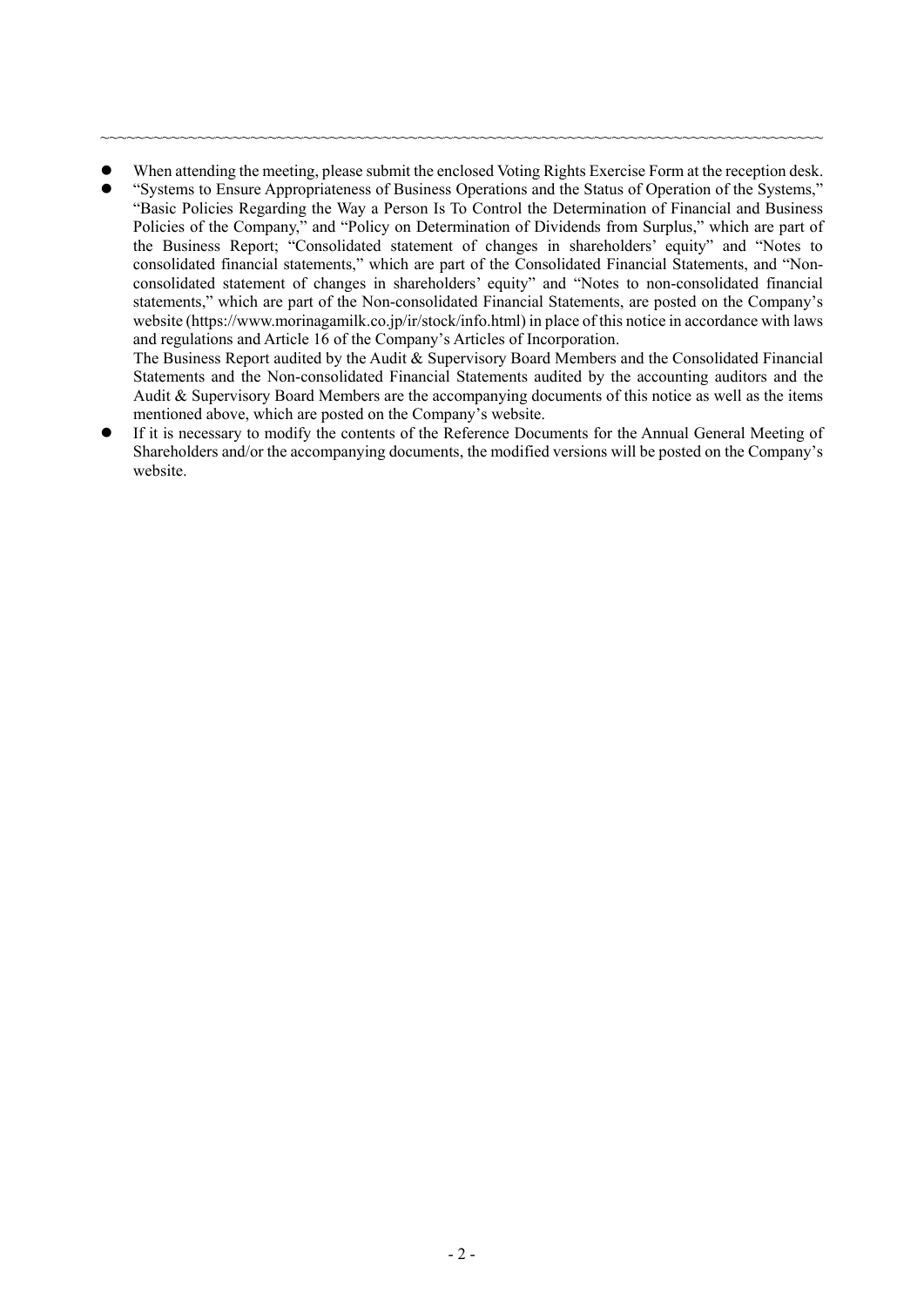# **Guide to the Exercise of Voting Rights**

#### **For Those Attending the General Meeting of Shareholders**

Date and time of the meeting: Wednesday, June 29, 2022 at 10:00 a.m. Japan time (reception starts at 9:00 a.m.)

Please bring and present the enclosed Voting Rights Exercise Form at the reception desk of the meeting place. Additionally, please bring this document with you as reference for the proceedings.

#### **For Those Not Attending the General Meeting of Shareholders**

#### **Via mail**

Exercise deadline: Arrival by Tuesday, June 28, 2022 at 5:30 p.m. Japan time Please indicate your vote for or against the proposals on the Voting Rights Exercise Form enclosed herewith, and return it to us by the deadline.

#### **Via the Internet**

Exercise deadline: Tuesday, June 28, 2022 at 5:30 p.m. Japan time Please indicate whether you approve or disapprove each proposal on the Exercise of Voting Rights Website that is designated by the Company: https://evote.tr.mufg.jp/ Please see the following page for details.

#### **1. Exercise of Voting Rights by Proxy**

If you are unable to attend the Annual General Meeting of Shareholders, you can have another shareholder, who also has a voting right, act as proxy. In such case, submission of a document in writing certifying the authority as proxy will be required.

#### **2. Handling of Duplicate Voting**

- (1) If you exercise your voting rights in duplicate in both writing and via the Internet, the vote exercised via the Internet will be deemed valid.
- (2) If you exercise your voting rights in duplicate via the Internet, your last vote exercised will be deemed valid. Also, if you exercise your voting rights in duplicate on computers and/or smartphones, your last vote exercised will be deemed valid.

### [Guide]

Electronic Platform for Exercising Voting Rights

Nominee shareholders such as custodian banks (including standing proxies) can use the Electronic Voting Platform for Institutional Investors, which is operated by ICJ, as a means of exercising voting rights for the meeting only if they submit an application to do so in advance.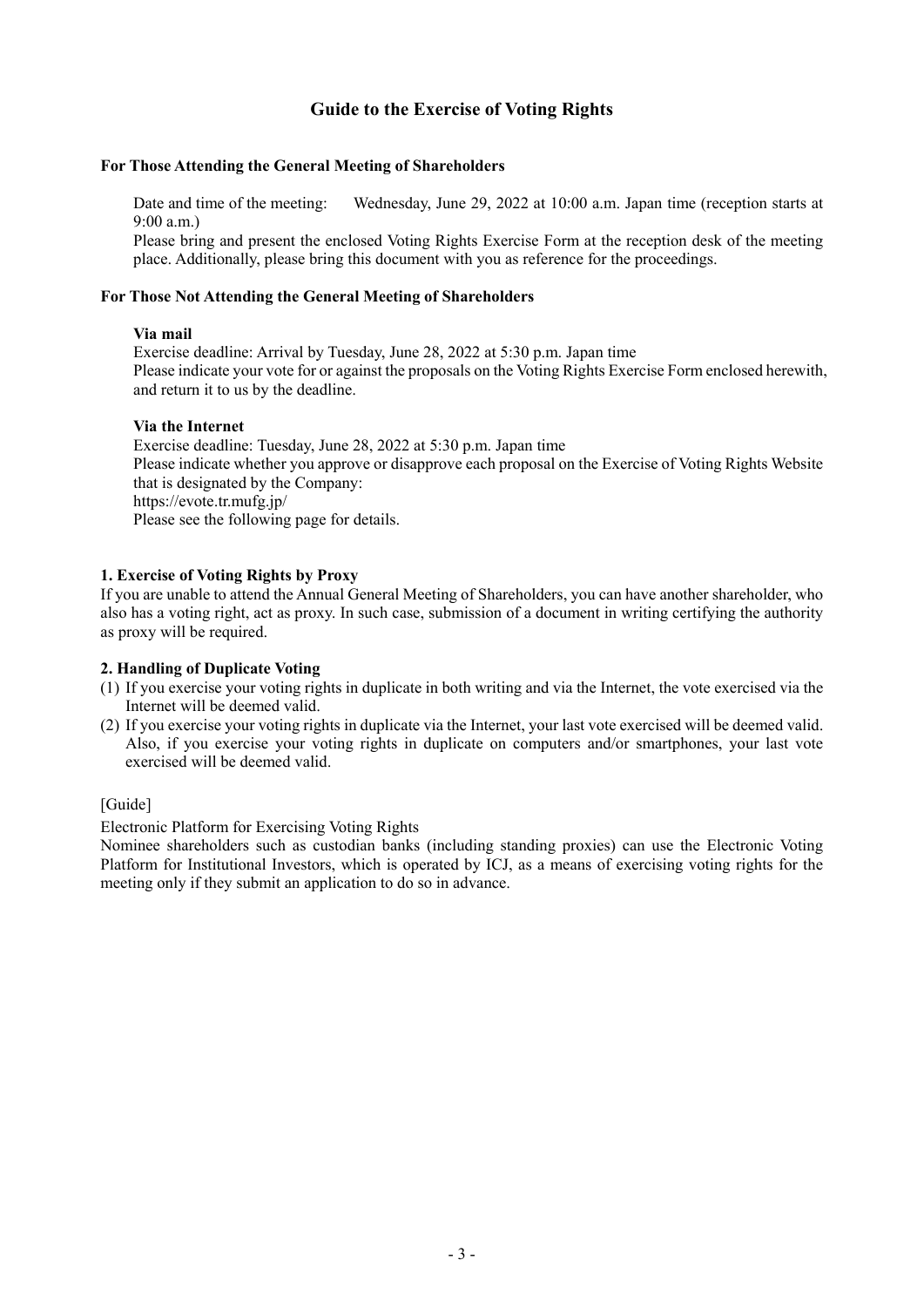# **Guide to the Exercise of Voting Rights via the Internet**

Exercise of your voting rights via the Internet is possible only by accessing the Exercise of Voting Rights Website that is designated by the Company (https://evote.tr.mufg.jp/), from a computer and/or smartphone.

(Please note that operation of the Website stops from 2:00 a.m. to 5:00 a.m. Japan time each day)

In case of a smartphone:

How to scan a QR Code

When exercising voting rights from a smartphone, entry of the log-in ID and temporary password is no longer necessary.

You may log in by scanning the log-in QR Code, indicated on the enclosed Voting Rights Exercise Form Supplement (along the right side).

\* Exercising your voting rights by the above method is only available once.

When logging in for the second and subsequent occasions, please log in by following the instructions below.

How to enter log-in ID and temporary password:

- How to use the Exercise of Voting Rights Website
	- 1. Access the Exercise of Voting Rights Website.
	- 2. Enter the log-in ID and temporary password that are indicated on the lower right of the Voting Rights Exercise Form.
	- 3. Input both the "new password" and "new password (confirmation)." Please indicate your approval or disapproval by following the on-screen instructions.
- \* Log in by QR Code may not be available on certain smartphone devices. If unable to log in by QR Code, please exercise your voting rights by accessing the Exercise of Voting Rights Website designated by the Company (https://evote.tr.mufg.jp/).

\* QR Code is a registered trademark of DENSO WAVE INCORPORATED.

#### [Note]

Cost Incurred in Accessing the Exercise of Voting Rights Website

The costs incurred when accessing the voting website, such as Internet access fees and transmission fees using a computer and/or smartphone will be borne by shareholders.

> For inquiries about the system and other matters (Help Desk), contact: Securities Business Division, Mitsubishi UFJ Trust and Banking Corporation Phone: (0120) 173-027 (Toll Free) (available from 9:00 to 21:00) (Japan only)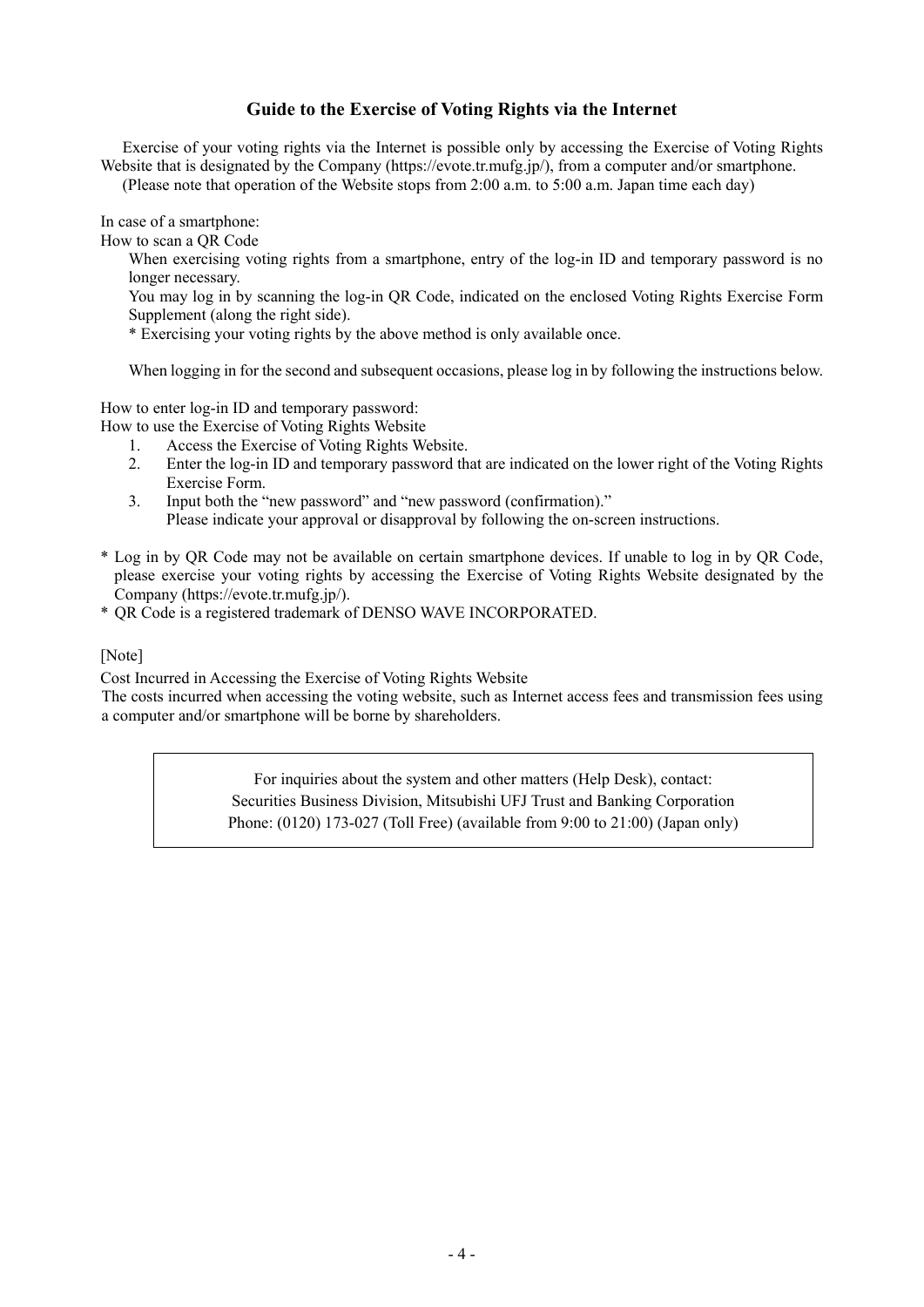[Only available in Japanese]

## **Guide to Live Streaming via the Internet**

The General Meeting of Shareholders will be broadcast live via the Internet as follows so that shareholders can watch the meeting at home, etc.

In consideration of the privacy of shareholders who attend the meeting, the livestream will only show the Chairman and Directors' seating area. However, the shareholders in attendance may unavoidably be shown on the screen. We appreciate your understanding in advance.

Date and time of the live streaming

Wednesday, June 29, 2022, from 10:00 a.m. Japan time to the end of the General Meeting of Shareholders

\*You can access the live streaming page from around 9:30 a.m., 30 minutes before the start time on the day of the meeting.

How to watch the General Meeting of Shareholders

You can watch the meeting through "Engagement Portal," which is a website exclusively for shareholders.

1. Please visit the following URL or access it via the QR code on the back side of the enclosed Voting Rights Exercise Form.

Shareholder-only website URL: https://engagement-portal.tr.mufg.jp/

2. Please enter your ID and password on the back side of the enclosed Voting Rights Exercise Form after accessing the shareholder-only website**.** 

<< Back side of the enclosed Voting Rights Exercise Form  $(sample)$ 

When logging in by scanning the QR code

| 株主総合オンラインサイト<br>「Engagement Portal」のご案内<br>Ð<br>ñ<br>ならないよ<br>トでは特主能会等へのご参加やお子続きを<br>013かきは<br>記録上でご利用いただけます。詳しくは招集ご通知等、<br>当社からのご案内をご確認紹います。<br>IB/パスワードを入力してログイン<br>3ウェブブラウザのアドレスバーに以下の現、ま入力                                                 | R<br>计分析计算<br>新東京郵便局私書箱頭<br>$\frac{1}{2}$<br>三夏口上<br>演歌人)<br>ž<br>jä.<br>Đ<br><b>u</b><br>J.<br>$\leftarrow$ |                         |
|------------------------------------------------------------------------------------------------------------------------------------------------------------------------------------------------------------------------------------------------|--------------------------------------------------------------------------------------------------------------|-------------------------|
| ○説史特言使書面記載の株主総会日に<br>うにお願いいたします。<br>https://engzgement-portal.tr.mufg.jp<br>40<br>2以下の頂/バスワードを入力し、サイトにログイン<br>安はらす<br>ログインID:<br>9959-9999-9999-999<br>パスワード:<br>995999<br>184 17,<br>0Rコード読込                                                  | 信託銀行株式会社<br>A.<br>b.<br>ω<br>w<br>dp<br>w                                                                    | 鸟<br>渝<br>$\alpha$<br>햊 |
| スマートフォン、タブレットから<br>右の訳コードを読み取る<br>(ID/パスワードの入力は不要です)<br>Scan<br>⊓েই<br>量器<br>○講夫権行使書をご開送の際は、本票を必ず切取り願い<br>ΞŦ<br>O۱<br>ンターネットにより講夫種を行使された場合には、<br> 行使を優先します。インターネットによる行使内容<br>$-2 + 12 + 12 + 6 + 27$<br>れる場合は、<br>х<br>d<br>随決長行任さお聞いします。<br>о | œ<br>Φ<br>$\infty$<br>ω                                                                                      | Ok.                     |

When logging in with an individual login ID and password << Shareholder authentication screen (login screen) >>



Access "Engagement Portal," the shareholder-only website

- (1) Enter the login ID and password printed on the back side of the enclosed Voting Rights Exercise Form
- (2) Confirm the terms of use and check "I agree to the terms of use"
- (3) Click the login button

(The screen image is an example. It may differ from the actual screen due to editing, etc.)

#### 3. Portal site

(1) Click the "Watch the live streaming" button displayed on the screen after logging in.

$$
\begin{array}{|c|c|c|c|}\n\hline\n\text{...} & \text{#H7474R} \\
\hline\n\text{...} & \text{#H747778R} \\
\hline\n\end{array}
$$

- (2) Confirm the terms of use for watching the live streaming, check "I agree to the terms of use" and click "Watch."
- (3) The live streaming page will be displayed.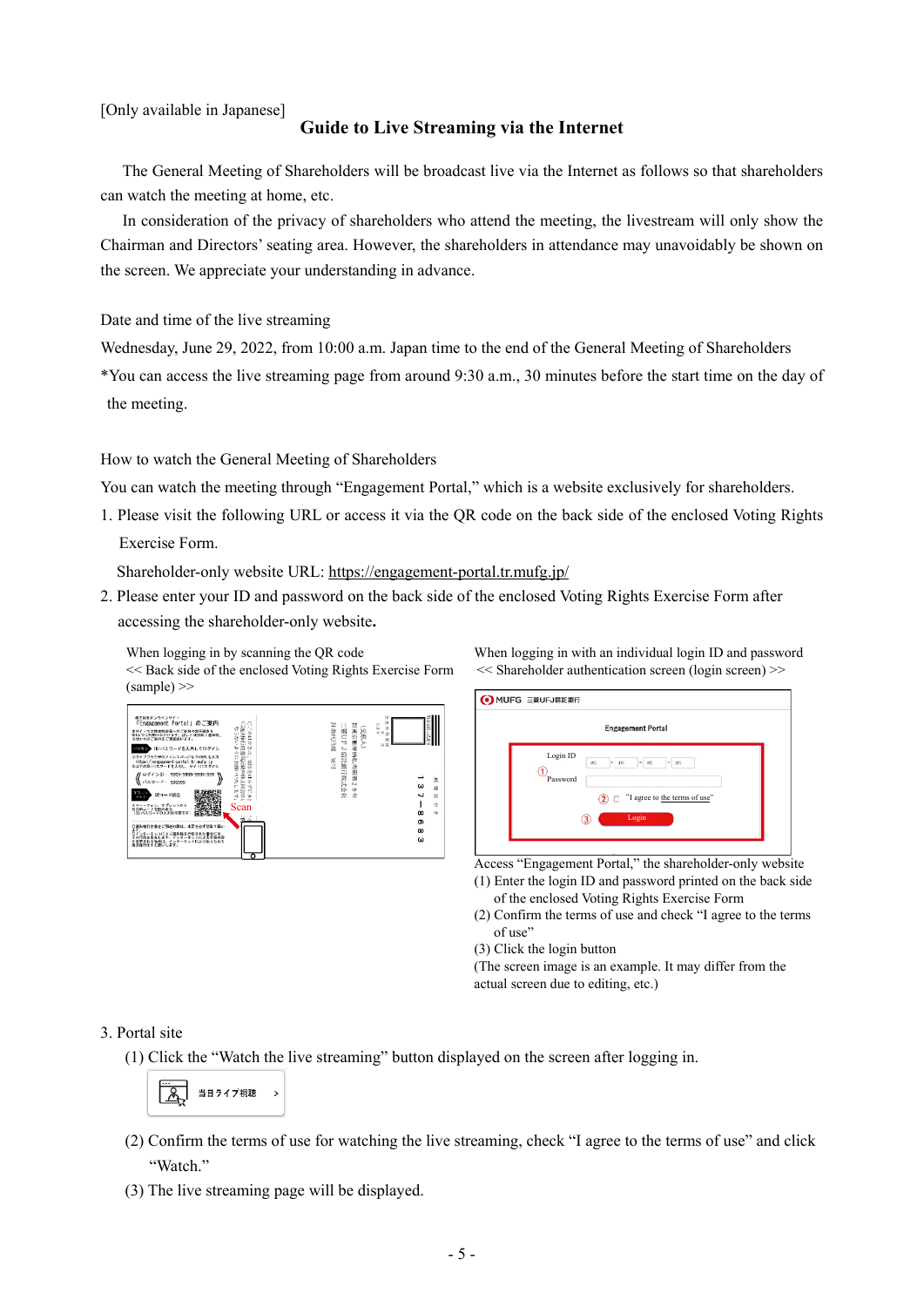**Notes** 

- (1) Watching the live streaming is not regarded as attendance at the General Meeting of Shareholders under the Companies Act. Therefore, you will not be able to ask questions, exercise your voting rights or propose motions that are permitted for shareholders at the General Meeting of Shareholders. Please exercise your voting rights in advance by mailing the enclosed Voting Rights Exercise Form or via the Internet.
- (2) Only shareholders can watch the live streaming.
- (3) Filming, recording or saving the live streaming, or publishing the video or audio data on social media, etc. are strictly prohibited.
- (4) Video and audio problems may occur depending on your device or network environment. We appreciate your understanding in advance.
- (5) If we are unable to provide live streaming on the day of the meeting due to unavoidable circumstances, we will notify you on our website (https://www.morinagamilk.co.jp/).
- (6) Any costs incurred in watching the live streaming such as communication fees shall be borne by shareholders.

<Recommended Environment>

The recommended environment for the shareholder-only website is as follows.

You cannot access the live streaming from the Internet Explorer, so please use the following browsers.

|                                        |                                               | PC.                                                   | Mobile                          |                                 |                                             |  |
|----------------------------------------|-----------------------------------------------|-------------------------------------------------------|---------------------------------|---------------------------------|---------------------------------------------|--|
|                                        | Windows                                       | Macintosh                                             | iPad                            | iPhone                          | Android                                     |  |
| <b>OS</b>                              | Windows 10 or<br>later version                | MacOS $X$ 10.13<br>(High Sierra) or<br>later versions | $iOS$ 13.0 or<br>later versions | iOS $12.0$ or<br>later versions | Android <sub>8.0</sub> or<br>later versions |  |
| <b>Browsers</b><br>*Latest<br>versions | Google Chrome<br>Microsoft Edge<br>(Chromium) | Safari<br>Google Chrome                               | Safari                          | Safari                          | Google Chrome                               |  |

\* There may be cases in which the system does not operate properly depending on your communication environment and device even in the environment stated above.

For inquiries about the live streaming, contact: Securities Agency Division, Mitsubishi UFJ Trust and Banking Corporation Phone: (0120) 676-808 (toll free in Japan) Business hours: 9:00 a.m. to 5:00 p.m. on weekdays except weekends and public holidays, provided, 9:00 a.m. to the end of the meeting on the day of the General Meeting of Shareholders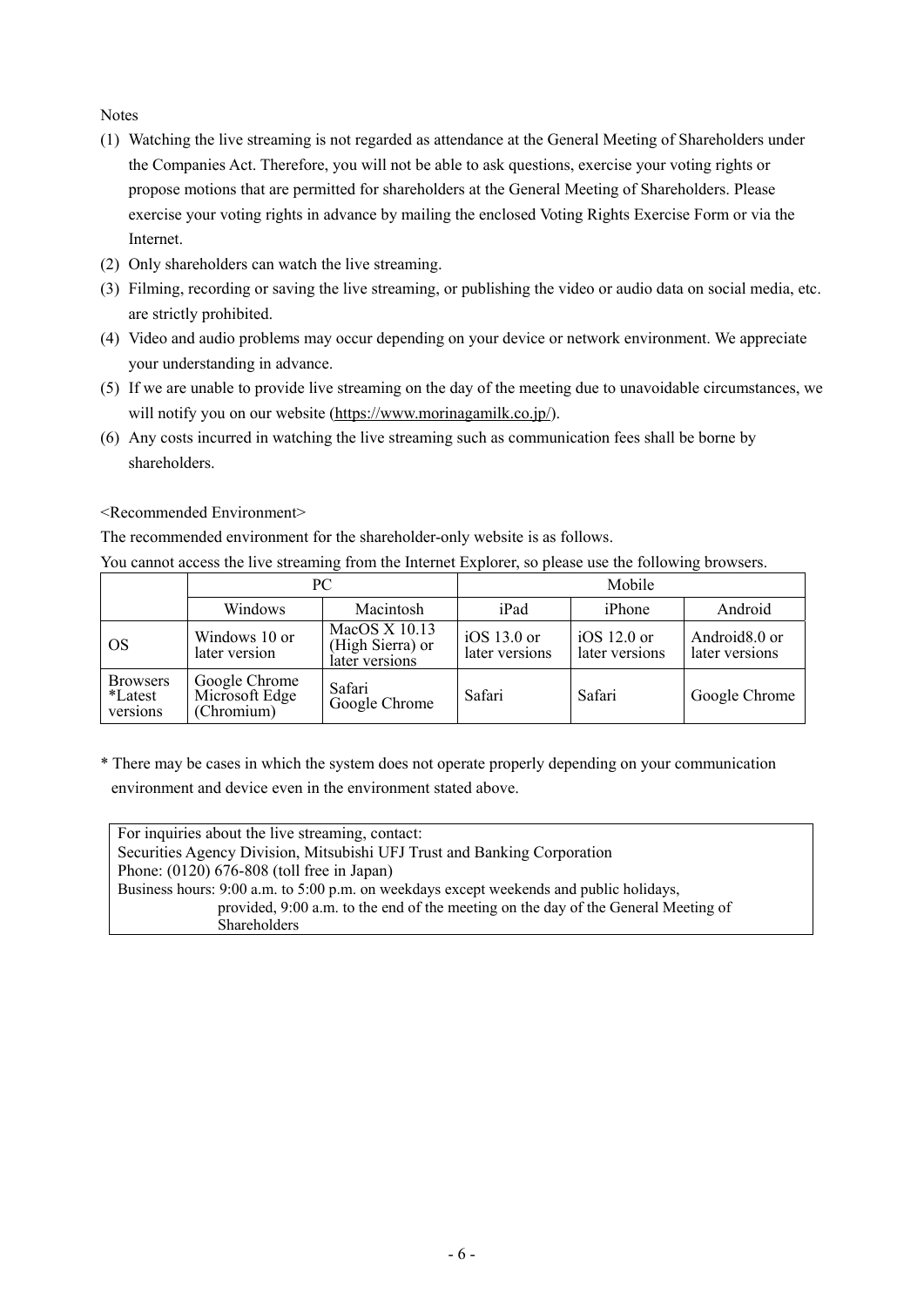# **Reference Documents for the Annual General Meeting of Shareholders**

#### **Proposals and References**

#### **Proposal 1: Appropriation of Surplus**

In the light of profit for the current fiscal year, future management environment and stable distribution of profits to shareholders, as well as to express our gratitude for your constant support and reinforce our management practices, we propose to appropriate the surplus as follows by increasing ten (10) yen per share from the end of the previous fiscal year.

#### 1. Year-end cash dividend

- (1) Type of dividend property: Cash
- (2) Allotment of dividend property to shareholders and total amount Allotment of dividend property to shareholders:  $\frac{1}{2}$  80 per share of the Company's common stock Total amount: ¥ 3,616,304,400
- (3) Effective date of the dividends of surplus: June 30, 2022
- 2. Other Appropriations of Surplus
	- (1) Item and the amount of surplus to be increased: Reserve for dividends:  $\text{\textsterling}300,000,000$ General reserve:  $\text{\$22,600,000,000}$ (2) Item and the amount of surplus to be decreased:
	- Retained earnings brought forward: ¥22,900,000,000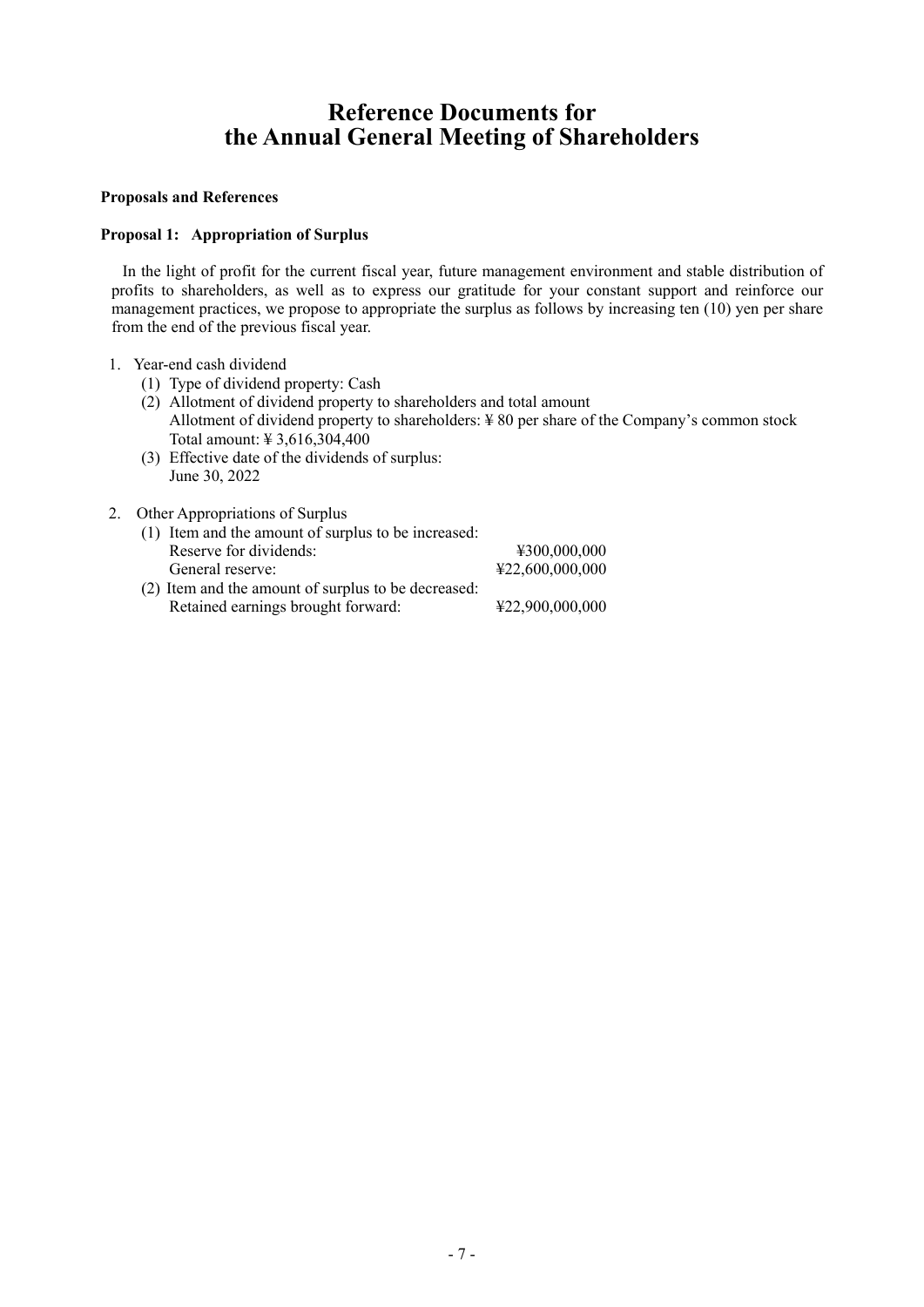#### **Proposal 2: Partial Amendments to the Articles of Incorporation**

#### 1. Reasons for the proposal

The amended provisions stipulated in the proviso of Article 1 of the supplementary provisions of the Act Partially Amending the Companies Act (Act No. 70 of 2019) shall become effective as of September 1, 2022. Accordingly, in order to prepare for the introduction of the system for electronic provision of reference documents for the General Meetings of Shareholders, the Articles of Incorporation of the Company shall be amended as follows.

- (1) The proposed amendment to Article 16, Paragraph 1 stipulates that measures shall be taken for the electronic provision of information contained in the reference documents for the General Meeting of Shareholders.
- (2) The proposed amendment to Article 16, Paragraph 2 establishes provisions to limit the scope of matters to be stated in a paper copy to be provided to shareholders who have requested it.
- (3) The stipulations regarding disclosure through the Internet of reference documents for General Meeting of Shareholders, etc. and deemed provision (Article 16 of the current Articles of Incorporation) shall no longer be required. Accordingly, these stipulations shall be deleted.
- (4) In accordance with the aforementioned establishment and deletion of the provisions, supplementary provisions related to the effective date, etc. shall be established.

#### 2. Details of the amendments

Details of the amendments are as follows.

(Amended parts are underlined.)

| <b>Current Articles of Incorporation</b>               | Proposed amendments |
|--------------------------------------------------------|---------------------|
| (Disclosure through the Internet of Reference          | (Deleted)           |
| Documents for General Meeting of Shareholders,         |                     |
| Etc., and Deemed Provision)                            |                     |
| Article 16                                             |                     |
| In convening a General Meeting of Shareholders, it     |                     |
| may be deemed that the Company has provided the        |                     |
| shareholders with the necessary information that       |                     |
| should be described or indicated in the reference      |                     |
| documents for the General Meeting of Shareholders,     |                     |
| reports, non-consolidated<br>financial<br>business     |                     |
| statements and consolidated financial statements, on   |                     |
| the condition that such information is disclosed       |                     |
| through the Internet in accordance with the applicable |                     |
| Ordinance of the Ministry of Justice.                  |                     |
|                                                        |                     |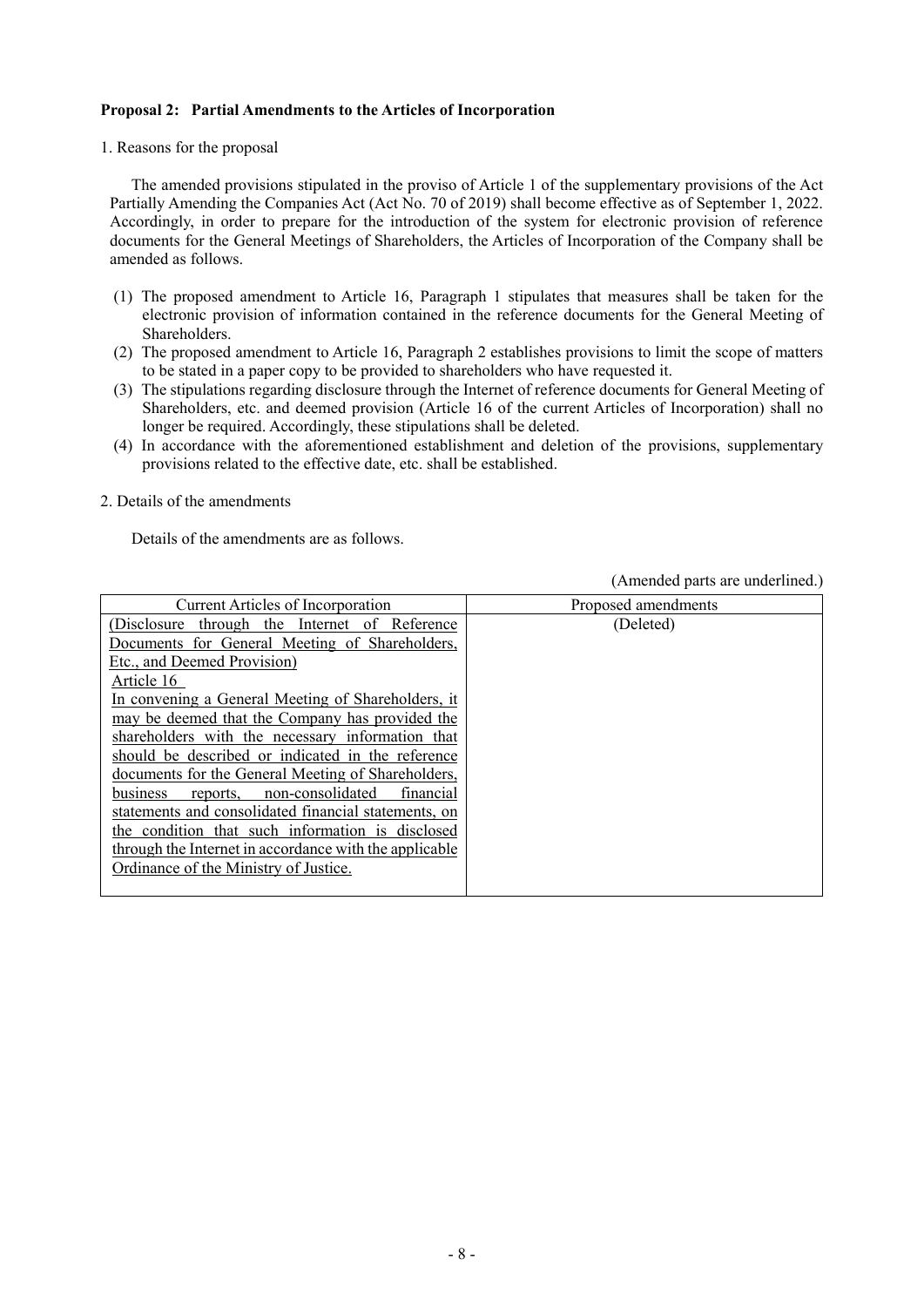| Current Articles of Incorporation | Proposed Amendments                                                                                 |
|-----------------------------------|-----------------------------------------------------------------------------------------------------|
| (Newly established)               | (Measures for Electronic Provision, etc.)                                                           |
|                                   | Article 16<br>In convening a General Meeting<br>1.<br><sub>of</sub>                                 |
|                                   | Shareholders, the Company shall provide                                                             |
|                                   | information contained in the reference                                                              |
|                                   | documents for the General Meeting of                                                                |
|                                   | Shareholders, etc. electronically.                                                                  |
|                                   | be provided<br>Among the matters to<br>$2 -$                                                        |
|                                   | electronically, the Company may choose not to                                                       |
|                                   | include all or part of the matters stipulated in                                                    |
|                                   | the Ordinance of the Ministry of Justice in the<br>paper copy to be sent to shareholders who have   |
|                                   | requested it by the record date for voting rights.                                                  |
|                                   |                                                                                                     |
| (Newly established)               | (Supplementary Provisions)                                                                          |
|                                   | The deletion of Article 16 (Disclosure through<br>1.                                                |
|                                   | the Internet of Reference Documents for the                                                         |
|                                   | General Meeting of Shareholders, Etc., and                                                          |
|                                   | Deemed Provision) of the Articles of                                                                |
|                                   | Incorporation before the amendment and the                                                          |
|                                   | establishment of the Article 16 (Measures for                                                       |
|                                   | Electronic Provision, Etc.) after the amendment<br>shall come into effect on September 1, 2022, the |
|                                   | date of enforcement of the amended provisions                                                       |
|                                   | stipulated in the proviso of Article 1 of the                                                       |
|                                   | supplementary provisions of the Act Partially                                                       |
|                                   | Amending the Companies Act (Act No. 70 of                                                           |
|                                   | 2019) (the "Effective Date").                                                                       |
|                                   | Notwithstanding the provisions<br>2.<br>of the                                                      |
|                                   | preceding paragraph, Article 16 of the Articles                                                     |
|                                   | of Incorporation before the amendment shall                                                         |
|                                   | remain in force with respect to a general<br>meeting of shareholders to be held on a date           |
|                                   | within six months from the Effective Date.                                                          |
|                                   | 3.<br>These supplementary provisions shall be                                                       |
|                                   | deleted after the lapse of six months from the                                                      |
|                                   | Effective Date or the lapse of three months from                                                    |
|                                   | the date of the General Meeting of Shareholders                                                     |
|                                   | set forth in the preceding paragraph, whichever                                                     |
|                                   | is later.                                                                                           |
|                                   |                                                                                                     |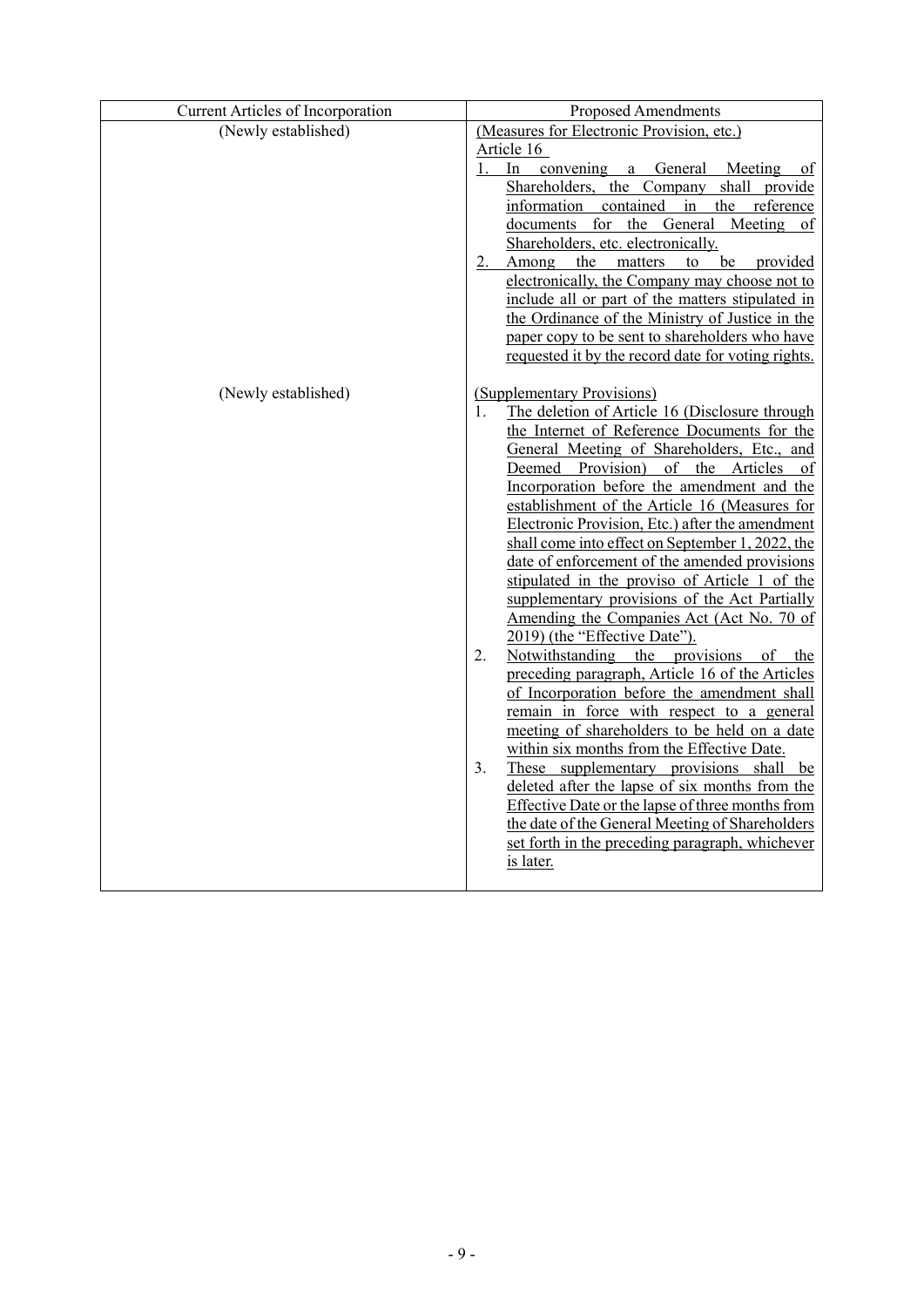#### **Proposal 3: Election of Eleven (11) Directors**

The terms of office of all the nine (9) Directors will expire at the conclusion of the meeting. Accordingly, we propose the election of eleven (11) Directors including three (3) Directors to be newly appointed.

The Company intends to further strengthen its management system and corporate governance with the aim of achieving sustainable growth and enhancement of corporate value over the medium to long term. To this end, it is proposed that eleven (11) Directors be elected, consisting of seven (7) internal Directors, raising the number of internal Directors by one (1), and four (4) External Directors, increasing the number of External Directors by one (1). If this proposal is approved and adopted, the Company will appoint four (4) of the Directors as independent Directors as defined by the Tokyo Stock Exchange. As a result, independent Directors will account for more than one-third of the Company's Directors.

The candidates for Director are as follows.

| No.            | Name                                                                     |                   | Current positions and responsibilities at the<br>Company                                                                                             | Attendance at Board<br>of Directors<br>meetings | Number of<br>shares of the<br>Company<br>held |
|----------------|--------------------------------------------------------------------------|-------------------|------------------------------------------------------------------------------------------------------------------------------------------------------|-------------------------------------------------|-----------------------------------------------|
| $\mathbf{1}$   | Reappointment                                                            | Michio Miyahara   | Representative Director and Chairman<br>(General Management)                                                                                         | 100%<br>(14/14)                                 | 27,200<br>shares                              |
| $\overline{2}$ | Reappointment                                                            | Yohichi Ohnuki    | Representative Director and President<br>(General Management and Sustainability)                                                                     | 100%<br>(14/14)                                 | 10,600<br>shares                              |
| 3              | Reappointment                                                            | Teiichiro Okawa   | Representative Director and Executive<br>Vice President (General Management,<br>Assistant to President and Overseas<br>Business)                     | 100%<br>(14/14)                                 | 14,500<br>shares                              |
| $\overline{4}$ | Reappointment                                                            | Tsuyoshi Minato   | Managing Director (Dairy Farms Services,<br>Procurement and Special Affairs)                                                                         | 100%<br>(14/14)                                 | 10,600<br>shares                              |
| 5              | Reappointment                                                            | Yasuhiko Yanagida | Managing Director (Quality Assurance,<br>Manufacturing and Distribution)<br>Executive Managing Officer, General<br>Manager of Manufacturing Division | 100%<br>(11/11)                                 | 4,600<br>shares                               |
| 6              | Reappointment                                                            | Hitoshi Hyodo     | Managing Director (Sales and Marketing)<br>Executive Managing Officer, General<br>Manager of Sales & Marketing Division                              | 100%<br>(11/11)                                 | 2,200<br>shares                               |
| 7              | New Candidate                                                            | Akihiro Nozaki    | Executive Managing Officer and General<br>Manager of Corporate Strategic Planning<br>Division                                                        |                                                 | 1,200<br>shares                               |
| 8              | Reappointment<br><b>External Director</b><br><b>Independent Director</b> | Takatomo Yoneda   | Director                                                                                                                                             | 100%<br>(14/14)                                 | 3,800<br>shares                               |
| 9              | Reappointment<br><b>External Director</b><br><b>Independent Director</b> | Yukari Tominaga   | Director                                                                                                                                             | 100%<br>(14/14)                                 | 300 shares                                    |
| 10             | New Candidate<br><b>External Director</b><br><b>Independent Director</b> | Hiroshi Nakamura  |                                                                                                                                                      |                                                 | 0 shares                                      |
| 11             | New Candidate<br><b>External Director</b><br>Independent Director        | Takayuki Ikeda    |                                                                                                                                                      |                                                 | 0 shares                                      |

(Note) Current positions and responsibilities at the Company display information as of the day when the Reference Documents for the Annual General Meeting of Shareholders were prepared.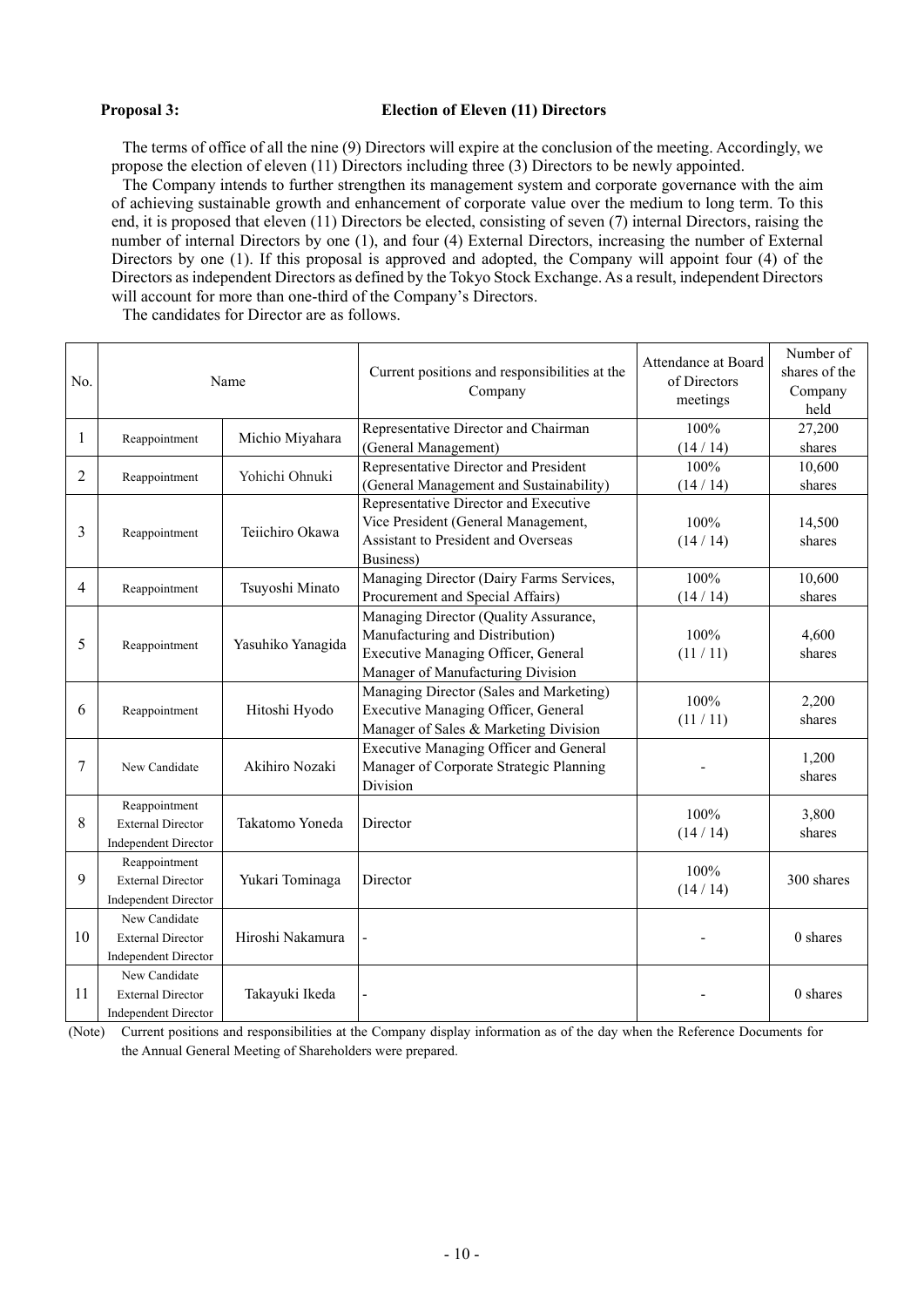| No. | Name<br>(Date of birth)                                                                                                                                               | Past experience, positions, responsibilities,<br>and significant concurrent positions                                                                                                    |                                                                                                                                                                                                                                                                                                                                                                                                                                                                                                                                                                                                                                                                                                                                                                                                                                                                                                                                                                                | Number of<br>shares of the<br>Company held |
|-----|-----------------------------------------------------------------------------------------------------------------------------------------------------------------------|------------------------------------------------------------------------------------------------------------------------------------------------------------------------------------------|--------------------------------------------------------------------------------------------------------------------------------------------------------------------------------------------------------------------------------------------------------------------------------------------------------------------------------------------------------------------------------------------------------------------------------------------------------------------------------------------------------------------------------------------------------------------------------------------------------------------------------------------------------------------------------------------------------------------------------------------------------------------------------------------------------------------------------------------------------------------------------------------------------------------------------------------------------------------------------|--------------------------------------------|
|     | Michio Miyahara<br>(January 4, 1951)<br>Reappointment<br>Attendance at Board of<br>Directors meetings<br>$100\%$ (14 / 14)<br>Term of office as Director:<br>15 years | April 1975<br>April 2001<br>June 2003<br>June 2005<br>February 2006<br>June 2007<br>June 2007<br>June 2009<br>February 2010<br>June 2011<br>June 2012<br>June 2021<br>General Management | Joined the Company<br>General Manager of Morioka Plant<br>Managing Officer and General Manager of Engineering<br>Section, Production Department<br>Executive Managing Officer and General Manager of<br><b>Production Department</b><br>Executive Managing Officer and General Manager of<br>Manufacturing Division<br>Senior Executive Managing Officer and General Manager<br>of Manufacturing Division<br>Senior Managing Director, Senior Executive Managing<br>Officer and General Manager of Manufacturing Division<br>Director and Executive Vice President<br>Director, Executive Vice President, Managing Officer and<br>General Manager of Sales & Marketing Division 2<br>Representative Director and Executive Vice President<br>Representative Director and President<br>Representative Director and Chairman (present)<br>to present<br>[Responsibilities at the Company]<br>[Significant concurrent positions]<br>Chairperson, Japan Dairy Industry Association | 27,200                                     |

<Reasons for selection as candidate>

Aside from holding posts in the manufacturing and sales divisions of the Company, Mr. Michio Miyahara has served as an executive in related organizations, and possesses specialized knowledge regarding the dairy industry. Additionally, from 2007 onward, he has experienced important duties as Director, and he has managed the Group as Representative Director and President from 2012 and Representative Director and Chairman from 2021. By utilizing this knowledge and experience, the Company expects that he can contribute to further growth and improvement in corporate value of the Group, and his reappointment as a candidate for Director is requested.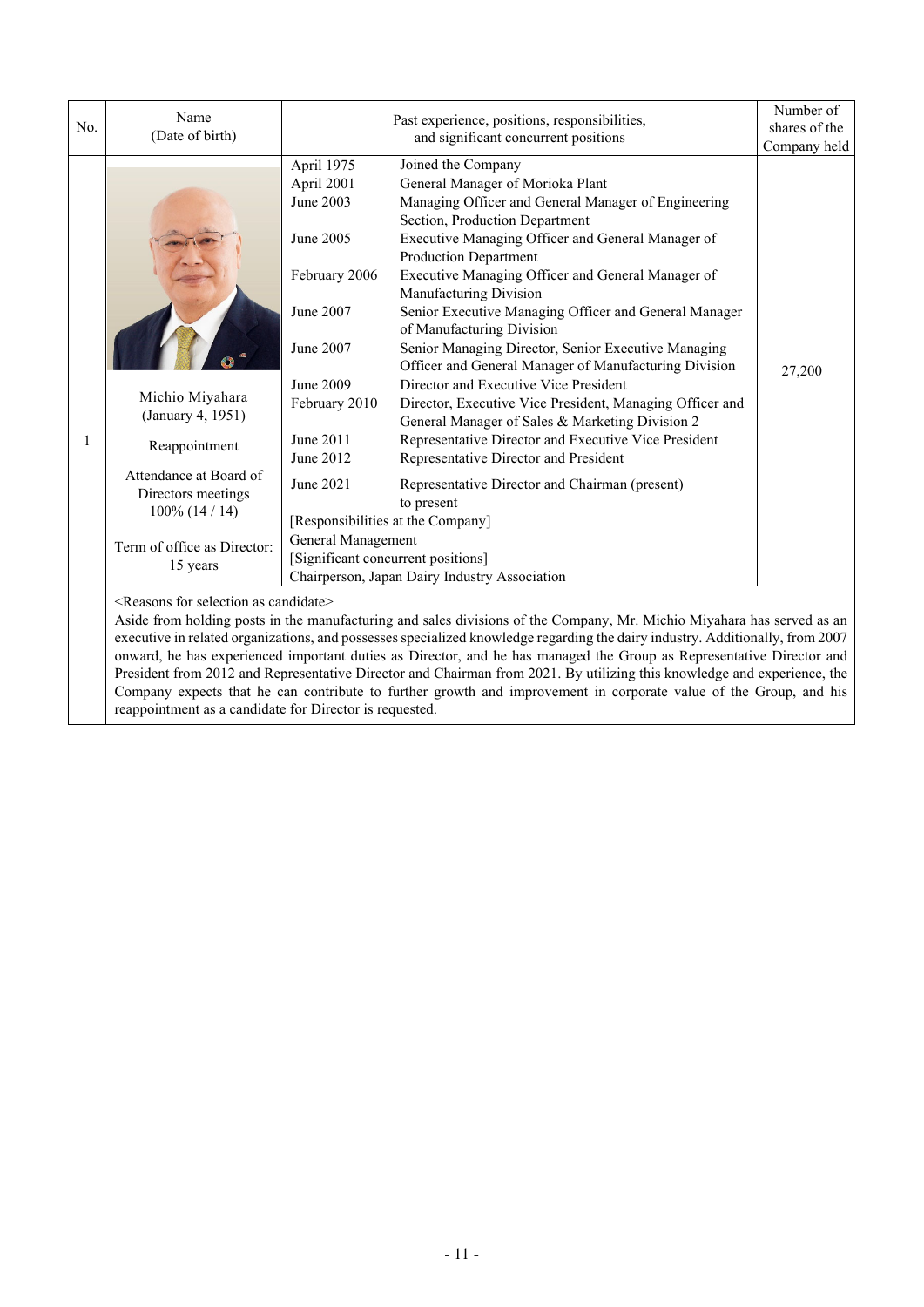| No. | Name<br>(Date of birth)                                                                                                                                                                                                                            |                                                                                                                                                                                                  | Past experience, positions, responsibilities,<br>and significant concurrent positions                                                                                                                                                                                                                                                                                                                                                                                                                                                                                                                                                                                                                                                                                                                                                                                                                       |                        |  |
|-----|----------------------------------------------------------------------------------------------------------------------------------------------------------------------------------------------------------------------------------------------------|--------------------------------------------------------------------------------------------------------------------------------------------------------------------------------------------------|-------------------------------------------------------------------------------------------------------------------------------------------------------------------------------------------------------------------------------------------------------------------------------------------------------------------------------------------------------------------------------------------------------------------------------------------------------------------------------------------------------------------------------------------------------------------------------------------------------------------------------------------------------------------------------------------------------------------------------------------------------------------------------------------------------------------------------------------------------------------------------------------------------------|------------------------|--|
| 2   | Yohichi Ohnuki<br>(December 4, 1959)<br>Reappointment<br>Attendance at Board of<br>Directors meetings<br>$100\%$ (14 / 14)<br>Term of office as Director:<br>7 years                                                                               | April 1983<br><b>May 2008</b><br>February 2010<br>June 2011<br>November 2014<br>June 2015<br>April 2016<br>June 2017<br>June 2018<br>June 2019<br>June 2021<br>[Responsibilities at the Company] | Joined the Company<br>General Manager of Sales & Marketing Administration<br>Office, Sales & Marketing Division<br>General Manager of Sales & Marketing Administration<br>Office<br>Managing Officer, General Manager of Corporate Strategic<br>Planning Department and General Manager of Public<br><b>Relations Department</b><br>Managing Officer, General Manager of Corporate Strategic<br><b>Planning Department</b><br>Director, Executive Managing Officer and General Manager<br>of Corporate Strategic Planning Department<br>Director<br>Managing Director<br>Managing Director, Executive Managing Officer and<br>General Manager of Strategic Planning Division<br>Senior Managing Director, Senior Executive Managing<br>Officer and General Manager of Strategic Planning Division<br>Representative Director and President (present)<br>to present<br>General Management and Sustainability | Company held<br>10,600 |  |
|     | $\overline{\leq}$ Reasons for selection as candidate>                                                                                                                                                                                              |                                                                                                                                                                                                  |                                                                                                                                                                                                                                                                                                                                                                                                                                                                                                                                                                                                                                                                                                                                                                                                                                                                                                             |                        |  |
|     | Mr. Yohichi Ohnuki has held posts in the sales and administration divisions of the Company and possesses specialized<br>knowledge regarding the dairy industry. Additionally, from 2015 onward, he has been serving as Director, and from 2021, he |                                                                                                                                                                                                  |                                                                                                                                                                                                                                                                                                                                                                                                                                                                                                                                                                                                                                                                                                                                                                                                                                                                                                             |                        |  |
|     | has engaged in Group management as Representative Director and President. By utilizing this knowledge and experience, the                                                                                                                          |                                                                                                                                                                                                  |                                                                                                                                                                                                                                                                                                                                                                                                                                                                                                                                                                                                                                                                                                                                                                                                                                                                                                             |                        |  |
|     |                                                                                                                                                                                                                                                    |                                                                                                                                                                                                  | Company expects that he can contribute to further growth and improvement in corporate value of the Group, and his                                                                                                                                                                                                                                                                                                                                                                                                                                                                                                                                                                                                                                                                                                                                                                                           |                        |  |
|     | reappointment as Director is requested.                                                                                                                                                                                                            |                                                                                                                                                                                                  |                                                                                                                                                                                                                                                                                                                                                                                                                                                                                                                                                                                                                                                                                                                                                                                                                                                                                                             |                        |  |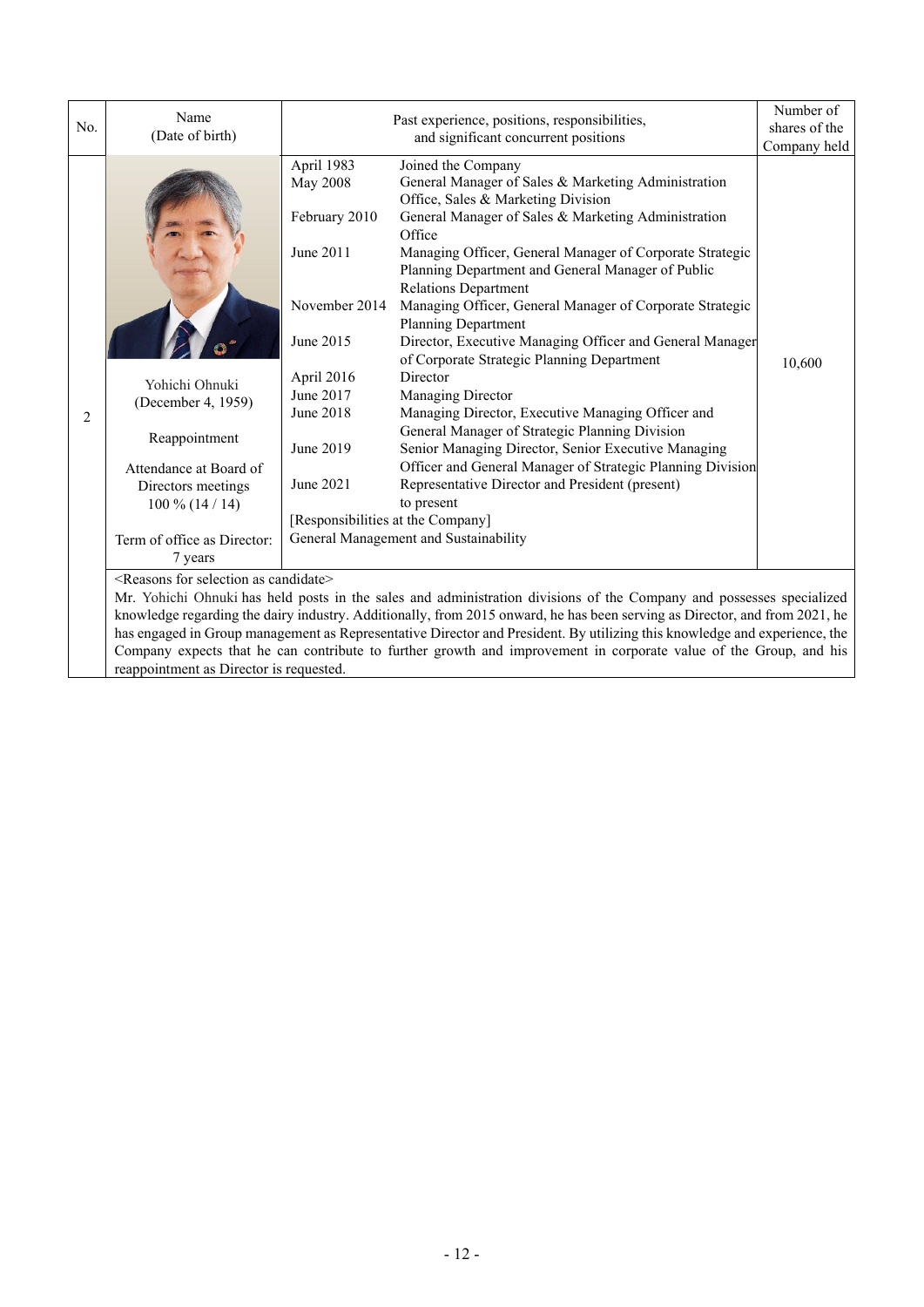| No. | Name<br>(Date of birth)                                                                                                                                 | Past experience, positions, responsibilities,<br>and significant concurrent positions                                                                                                                                                                                                                                                                                                                                                                                                                                                                                                                                                                                                                                                                                                                                                                                                                     |                                                                                                                                                                                                                                             | Number of<br>shares of the<br>Company held |  |
|-----|---------------------------------------------------------------------------------------------------------------------------------------------------------|-----------------------------------------------------------------------------------------------------------------------------------------------------------------------------------------------------------------------------------------------------------------------------------------------------------------------------------------------------------------------------------------------------------------------------------------------------------------------------------------------------------------------------------------------------------------------------------------------------------------------------------------------------------------------------------------------------------------------------------------------------------------------------------------------------------------------------------------------------------------------------------------------------------|---------------------------------------------------------------------------------------------------------------------------------------------------------------------------------------------------------------------------------------------|--------------------------------------------|--|
| 3   | Teiichiro Okawa<br>(June 21, 1956)<br>Reappointment<br>Attendance at Board of<br>Directors meetings<br>$100\%$ (14 / 14)<br>Term of office as Director: | April 1982<br>Joined the Company<br>June 2012<br>General Manager of Food Research & Development<br>Institute<br>June 2013<br>Managing Officer and General Manager of Food Research<br>& Development Institute<br>June 2015<br>Managing Director, Executive Managing Officer and<br>General Manager of Food Research & Development<br>Institute<br>November 2015<br>Managing Director<br>June 2016<br>Managing Director, Executive Managing Officer and<br>General Manager of R&D Division<br>Senior Managing Director, Senior Executive Managing<br>June 2017<br>Officer and General Manager of R&D Division<br>June 2020<br>Representative Director and Executive Vice President<br>(present)<br>to present<br>[Responsibilities at the Company]<br>General Management, Assistant to President and Overseas Business<br>[Significant concurrent positions]<br>President, Tokyo Drinking Milk Association |                                                                                                                                                                                                                                             | 14,500                                     |  |
|     | 7 years                                                                                                                                                 |                                                                                                                                                                                                                                                                                                                                                                                                                                                                                                                                                                                                                                                                                                                                                                                                                                                                                                           |                                                                                                                                                                                                                                             |                                            |  |
|     | <reasons as="" candidate="" for="" selection=""></reasons>                                                                                              |                                                                                                                                                                                                                                                                                                                                                                                                                                                                                                                                                                                                                                                                                                                                                                                                                                                                                                           |                                                                                                                                                                                                                                             |                                            |  |
|     | Aside from holding posts in the research division of the Company and being involved in business overseas for many years,                                |                                                                                                                                                                                                                                                                                                                                                                                                                                                                                                                                                                                                                                                                                                                                                                                                                                                                                                           |                                                                                                                                                                                                                                             |                                            |  |
|     |                                                                                                                                                         |                                                                                                                                                                                                                                                                                                                                                                                                                                                                                                                                                                                                                                                                                                                                                                                                                                                                                                           | Mr. Teiichiro Okawa has served as an executive in both domestic and overseas related organizations, and possesses                                                                                                                           |                                            |  |
|     |                                                                                                                                                         |                                                                                                                                                                                                                                                                                                                                                                                                                                                                                                                                                                                                                                                                                                                                                                                                                                                                                                           | specialized knowledge regarding the dairy industry and a wealth of both domestic and overseas experience. Additionally,                                                                                                                     |                                            |  |
|     |                                                                                                                                                         |                                                                                                                                                                                                                                                                                                                                                                                                                                                                                                                                                                                                                                                                                                                                                                                                                                                                                                           | from 2015 onward, he has experienced important duties as Director, and from 2020, he has managed the Group as<br>Representative Director and Executive Vice President. By utilizing this knowledge and experience, the Company expects that |                                            |  |

he can contribute to further growth and improvement in corporate value of the Group, and his reappointment as Director is requested.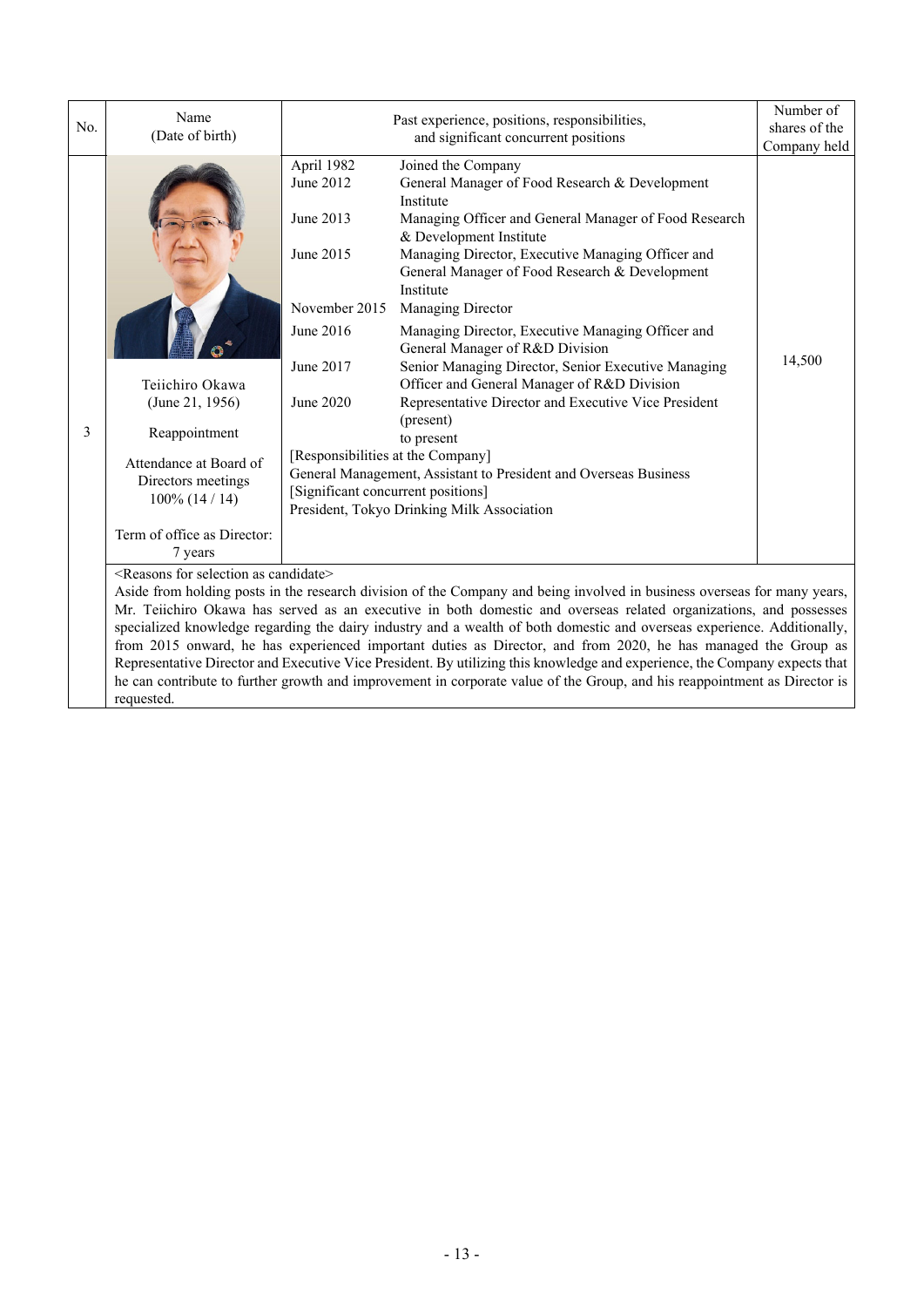| No. | Name<br>(Date of birth)                                                                                                                                                                  | Past experience, positions, responsibilities,<br>and significant concurrent positions                                                                                                                  |                                                                                                                                                                                                                                                                                                                                                                                                                                                                                                                                                                                                                                                                                                                                                                                                                                                                                                                 | Number of<br>shares of the<br>Company held |
|-----|------------------------------------------------------------------------------------------------------------------------------------------------------------------------------------------|--------------------------------------------------------------------------------------------------------------------------------------------------------------------------------------------------------|-----------------------------------------------------------------------------------------------------------------------------------------------------------------------------------------------------------------------------------------------------------------------------------------------------------------------------------------------------------------------------------------------------------------------------------------------------------------------------------------------------------------------------------------------------------------------------------------------------------------------------------------------------------------------------------------------------------------------------------------------------------------------------------------------------------------------------------------------------------------------------------------------------------------|--------------------------------------------|
| 4   | Tsuyoshi Minato<br>(June 23, 1964)<br>Reappointment<br>Attendance at Board of<br>Directors meetings<br>$100\%$ (14 / 14)<br>Term of office as Director:<br>7 years                       | April 1988<br>November 2007<br>June 2010<br>June 2015<br>November 2015<br>June 2016<br>June 2018<br>June 2020<br>April 2022<br>[Responsibilities at the Company]<br>[Significant concurrent positions] | Joined the Company<br>General Manager of Special Affairs Department<br>Managing Officer and General Manager of Special Affairs<br>Department<br>Director, Executive Managing Officer, Deputy General<br>Manager of Special Affairs Division and General Manager<br>of Special Affairs Department<br>Director, Executive Managing Officer and Deputy General<br>Manager of Special Affairs Division<br>Managing Director, Executive Managing Officer and<br>General Manager of Special Affairs Division<br>Managing Director, Executive Managing Officer, General<br>Manager of Corporate Division and General Manager of<br>Special Affairs Division<br>Managing Director, Executive Managing Officer and<br>General Manager of Special Affairs Division<br>Managing Director (present)<br>to present<br>Dairy Farms Services, Procurement and Special Affairs<br>Councilor, Hikari Kyokai (Hikari Association) | 10,600                                     |
|     | <reasons as="" candidate="" for="" selection=""><br/>Aside from holding posts in the administration division of the Company, Mr. Tsuyoshi Minato has served as an executive in</reasons> |                                                                                                                                                                                                        |                                                                                                                                                                                                                                                                                                                                                                                                                                                                                                                                                                                                                                                                                                                                                                                                                                                                                                                 |                                            |
|     |                                                                                                                                                                                          |                                                                                                                                                                                                        | related organizations, and possesses specialized knowledge regarding the dairy industry. Additionally, from 2010 onward, he                                                                                                                                                                                                                                                                                                                                                                                                                                                                                                                                                                                                                                                                                                                                                                                     |                                            |
|     |                                                                                                                                                                                          |                                                                                                                                                                                                        | has experienced important duties as Managing Officer, and from 2015, he has been involved in the Group management as<br>Director. By utilizing this knowledge and experience, the Company expects that he can contribute to further growth and                                                                                                                                                                                                                                                                                                                                                                                                                                                                                                                                                                                                                                                                  |                                            |
|     |                                                                                                                                                                                          |                                                                                                                                                                                                        | improvement in corporate value of the Group, and his reappointment as candidate for Director is requested.                                                                                                                                                                                                                                                                                                                                                                                                                                                                                                                                                                                                                                                                                                                                                                                                      |                                            |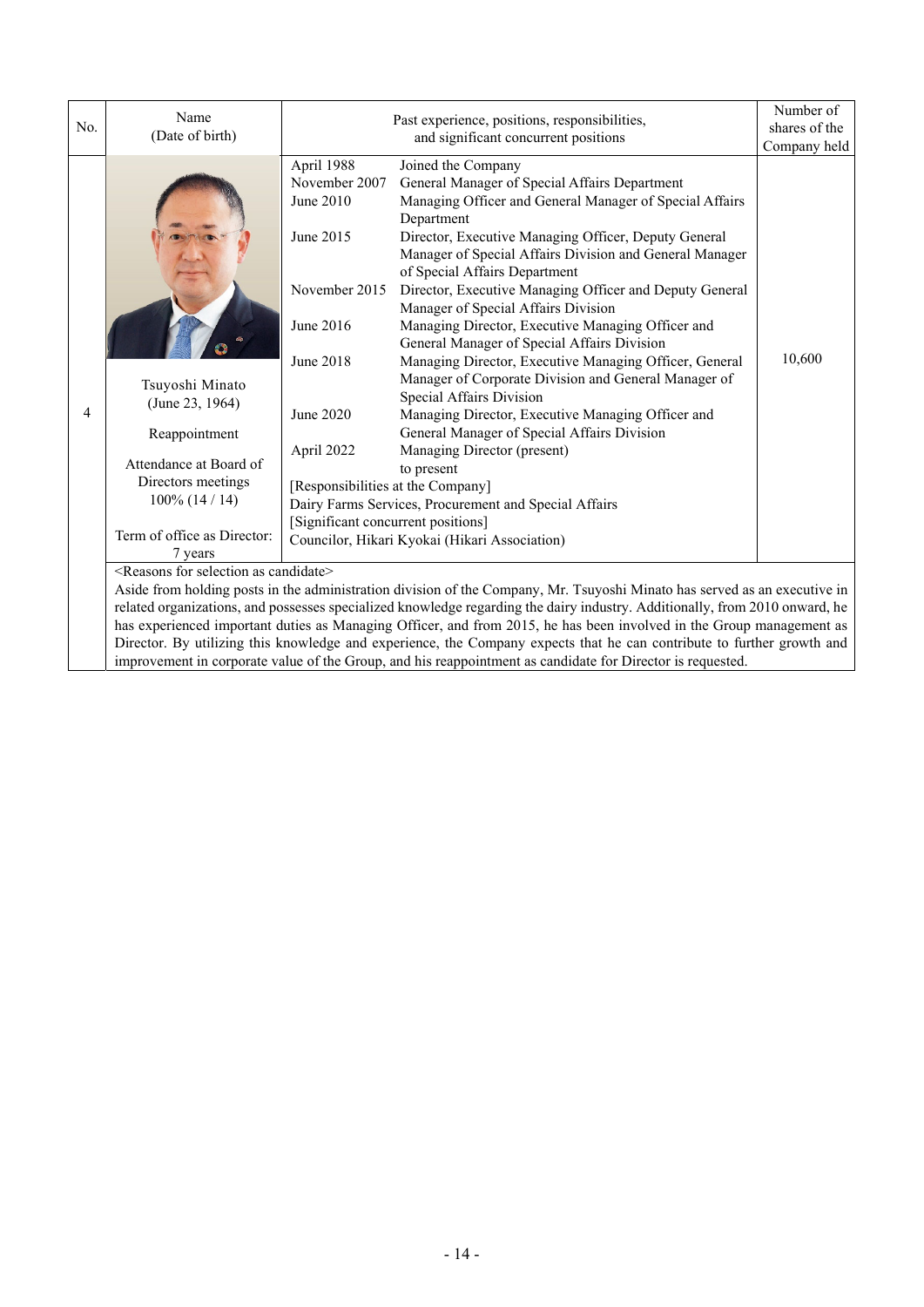| No. | Name<br>(Date of birth)                                                                                                                                                                                                                                                                                                                                                                                                                                                                                                                                            | Past experience, positions, responsibilities,<br>and significant concurrent positions                                                                                                                                                                                                                                                                                                                                                                                                                                                                                                                                                                                                                                                                                                                                                                                                                                                                                                           | Number of<br>shares of the<br>Company held |  |
|-----|--------------------------------------------------------------------------------------------------------------------------------------------------------------------------------------------------------------------------------------------------------------------------------------------------------------------------------------------------------------------------------------------------------------------------------------------------------------------------------------------------------------------------------------------------------------------|-------------------------------------------------------------------------------------------------------------------------------------------------------------------------------------------------------------------------------------------------------------------------------------------------------------------------------------------------------------------------------------------------------------------------------------------------------------------------------------------------------------------------------------------------------------------------------------------------------------------------------------------------------------------------------------------------------------------------------------------------------------------------------------------------------------------------------------------------------------------------------------------------------------------------------------------------------------------------------------------------|--------------------------------------------|--|
| 5   | Yasuhiko Yanagida<br>(June 29, 1961)<br>Reappointment<br>Attendance at Board of<br>Directors meetings<br>$100\%$ (11 / 11)<br>Term of office as Director:<br>1 year                                                                                                                                                                                                                                                                                                                                                                                                | April 1984<br>Joined the Company<br>General Manager of Cost Engineering Office,<br>February 2010<br>Manufacturing Division<br>General Manager of Morioka Plant<br>June 2011<br>June 2013<br>General Manager of Chukyo Plant<br>Managing Officer, General Manager of Chukyo Plant<br><b>July 2015</b><br>November 2015<br>Managing Officer, General Manager of Tokyo Tama Plant<br>Managing Officer, General Manager of Manufacturing<br>April 2019<br>Department, Manufacturing Division<br>Executive Managing Officer, General Manager of<br>June 2020<br>Manufacturing Division<br>June 2021<br>Managing Director, Executive Managing Officer, General<br>Manager of Manufacturing Division (present)<br>to present<br>[Responsibilities at the Company]<br>Quality Assurance, Manufacturing and Distribution<br>[Significant concurrent positions]<br>Chairman, Committee for Milk Container Environmental Issues<br>Chairman of the Board, Committee for Paper Beverage Container Recycling | 4,600                                      |  |
|     | <reasons as="" candidate="" for="" selection=""><br/>Mr. Yasuhiko Yanagida has held posts in the manufacturing division of the Company and possesses specialized knowledge<br/>regarding the dairy industry. Additionally, from 2015 onward, he has experienced important duties as Managing Officer, and<br/>from 2021, he has been involved in the Group management as Director. By utilizing this knowledge and experience, the<br/>Company expects that he can contribute to further growth and improvement in corporate value of the Group, and his</reasons> |                                                                                                                                                                                                                                                                                                                                                                                                                                                                                                                                                                                                                                                                                                                                                                                                                                                                                                                                                                                                 |                                            |  |
|     | reappointment as candidate for Director is requested.                                                                                                                                                                                                                                                                                                                                                                                                                                                                                                              |                                                                                                                                                                                                                                                                                                                                                                                                                                                                                                                                                                                                                                                                                                                                                                                                                                                                                                                                                                                                 |                                            |  |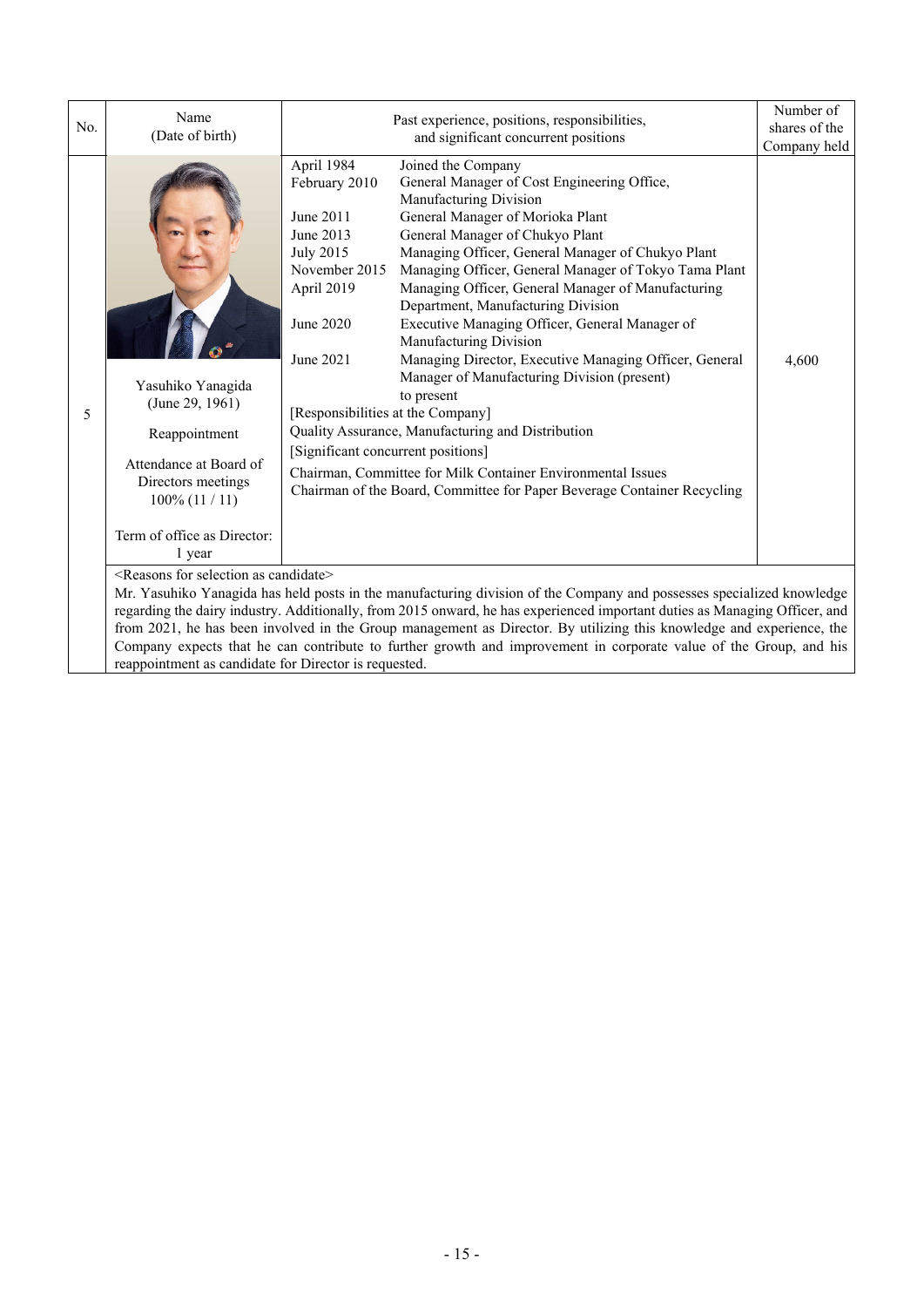| No. | Name<br>(Date of birth)                                                                                                                                                                                                                                                                                                                                                                                                                                                                                                                                                                                          | Past experience, positions, responsibilities,<br>and significant concurrent positions                                                                                                                                                                                                                                                                                                                                                                                                                                                                                                                                                                                                                                                                                                         | Number of<br>shares of the<br>Company held |  |
|-----|------------------------------------------------------------------------------------------------------------------------------------------------------------------------------------------------------------------------------------------------------------------------------------------------------------------------------------------------------------------------------------------------------------------------------------------------------------------------------------------------------------------------------------------------------------------------------------------------------------------|-----------------------------------------------------------------------------------------------------------------------------------------------------------------------------------------------------------------------------------------------------------------------------------------------------------------------------------------------------------------------------------------------------------------------------------------------------------------------------------------------------------------------------------------------------------------------------------------------------------------------------------------------------------------------------------------------------------------------------------------------------------------------------------------------|--------------------------------------------|--|
| 6   | Hitoshi Hyodo<br>(June 22, 1965)<br>Reappointment<br>Attendance at Board of<br>Directors meetings<br>$100\%$ (11 / 11)<br>Term of office as Director:<br>1 year                                                                                                                                                                                                                                                                                                                                                                                                                                                  | April 1989<br>Joined the Company<br><b>May 2009</b><br>General Manager of Tohoku Branch<br>April 2013<br>General Manager of Tokai Branch<br>General Manager of Central Japan Regional Office<br>June 2014<br>June 2016<br>General Manager of Ice Cream Department, Sales &<br>Marketing Division 1<br>June 2017<br>General Manager of Ice Cream Business Department, Sales<br>& Marketing Division<br>Managing Officer, Deputy General Manager of Sales &<br>June 2018<br>Marketing Division<br>June 2020<br>Executive Managing Officer, General Manager of Sales &<br>Marketing Division<br>June 2021<br>Managing Director, Executive Managing Officer, General<br>Manager of Sales & Marketing Division (present)<br>to present<br>[Responsibilities at the Company]<br>Sales and Marketing | 2,200                                      |  |
|     | <reasons as="" candidate="" for="" selection=""><br/>Mr. Hitoshi Hyodo has held posts in the sales division of the Company and possesses specialized knowledge regarding the<br/>dairy industry. Additionally, from 2018 onward, he has experienced important duties as Managing Officer, and from 2021,<br/>he has been involved in the Group management as Director. By utilizing this knowledge and experience, the Company expects<br/>that he can contribute to further growth and improvement in corporate value of the Group, and his reappointment as candidate<br/>for Director is requested.</reasons> |                                                                                                                                                                                                                                                                                                                                                                                                                                                                                                                                                                                                                                                                                                                                                                                               |                                            |  |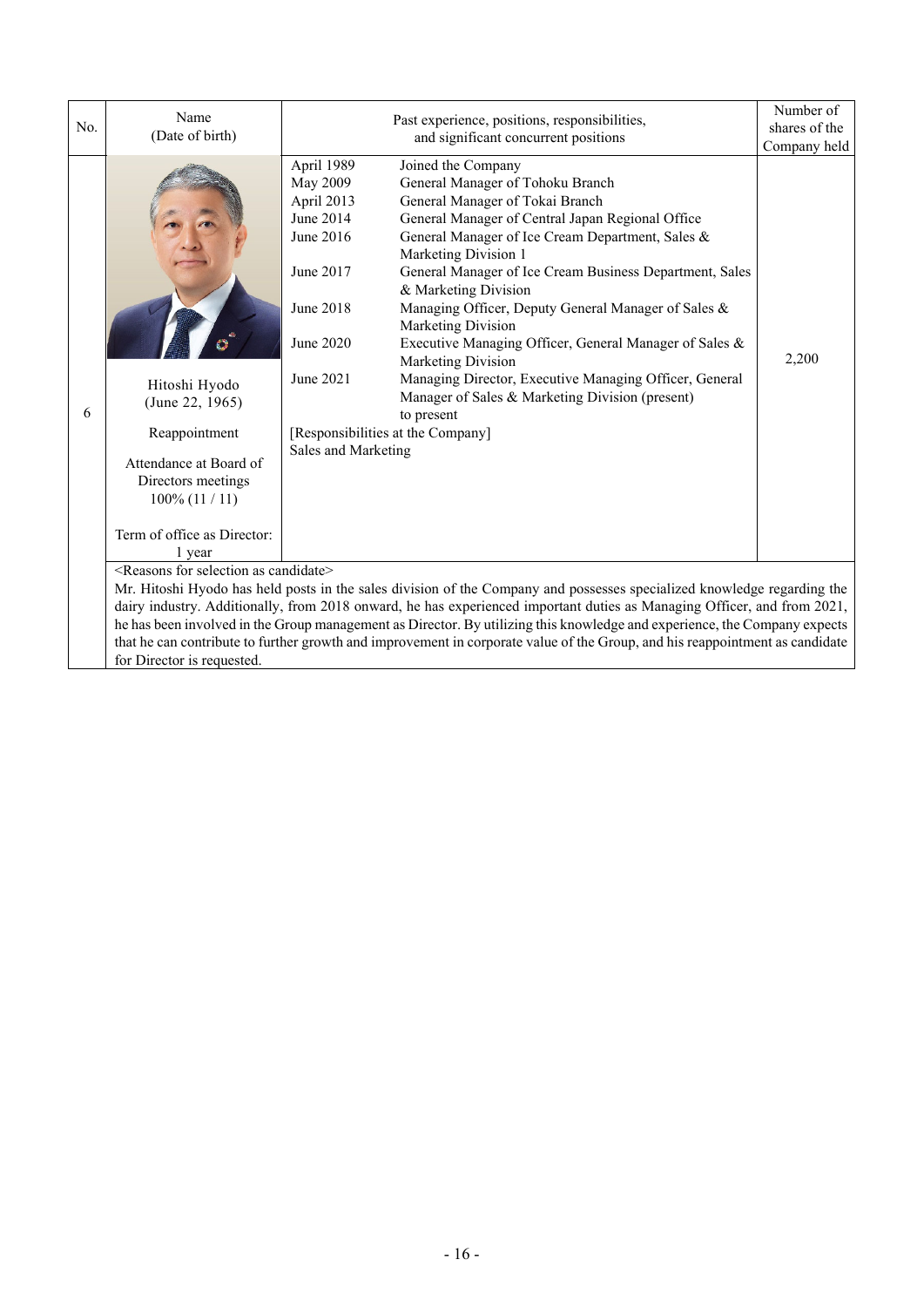| No. | Name<br>(Date of birth)                                                               |                                                                                            | Number of<br>shares of the<br>Company held                                                                                                                                                                                                                                                                                                                                                                                                                                                                                                     |       |
|-----|---------------------------------------------------------------------------------------|--------------------------------------------------------------------------------------------|------------------------------------------------------------------------------------------------------------------------------------------------------------------------------------------------------------------------------------------------------------------------------------------------------------------------------------------------------------------------------------------------------------------------------------------------------------------------------------------------------------------------------------------------|-------|
|     | Akihiro Nozaki<br>(October 6, 1965)<br>New Candidate                                  | April 1988<br>April 2016<br>June 2018<br>June 2019<br>June 2020<br>June 2021<br>April 2022 | Joined the Company<br>General Manager of Finance & Accounting Department<br>General Manager of Finance & Accounting Department,<br><b>Strategic Planning Division</b><br>Managing Officer, Deputy General Manager of<br>Manufacturing Division<br>Managing Officer, Deputy General Manager of Strategic<br><b>Planning Division</b><br>Executive Managing Officer, General Manager of Strategic<br><b>Planning Division</b><br>Executive Managing Officer, General Manager of<br>Corporate Strategic Planning Division (present)<br>to present | 1,200 |
|     | $\sqrt{2}$ and $\sqrt{2}$ and $\sqrt{2}$ and $\sqrt{2}$ and $\sqrt{2}$ and $\sqrt{2}$ | $11.1 \times$                                                                              |                                                                                                                                                                                                                                                                                                                                                                                                                                                                                                                                                |       |

<Reasons for selection as candidate>

Mr. Akihiro Nozaki has held posts in the administration and manufacturing divisions of the Company and possesses specialized knowledge regarding the dairy industry. Additionally, from 2019 onward, he has experienced important duties as Managing Officer. By utilizing this knowledge and experience, the Company expects that he can contribute to further growth and improvement in corporate value of the Group, and his appointment as candidate for Director is requested.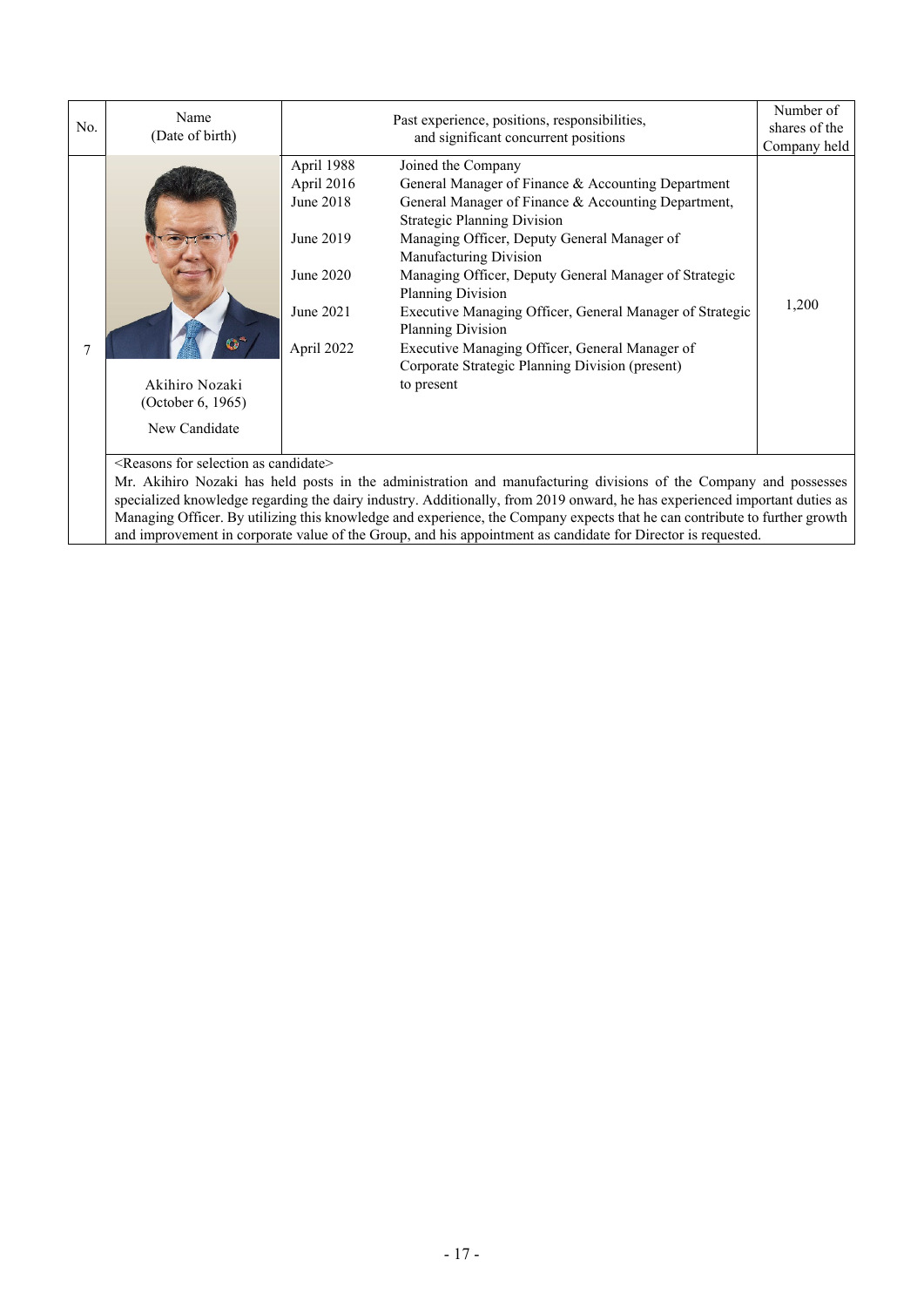| No. | Name                                                                                                                                                                                                                                           |                                                                                                                                                           | Past experience, positions, responsibilities,<br>and significant concurrent positions                                                                                                                                                                                                                                                                                                                                                                                                                                                                                                                                                                                                                                                                                                                             |       |  |  |  |  |
|-----|------------------------------------------------------------------------------------------------------------------------------------------------------------------------------------------------------------------------------------------------|-----------------------------------------------------------------------------------------------------------------------------------------------------------|-------------------------------------------------------------------------------------------------------------------------------------------------------------------------------------------------------------------------------------------------------------------------------------------------------------------------------------------------------------------------------------------------------------------------------------------------------------------------------------------------------------------------------------------------------------------------------------------------------------------------------------------------------------------------------------------------------------------------------------------------------------------------------------------------------------------|-------|--|--|--|--|
|     | (Date of birth)                                                                                                                                                                                                                                |                                                                                                                                                           | shares of the<br>Company held                                                                                                                                                                                                                                                                                                                                                                                                                                                                                                                                                                                                                                                                                                                                                                                     |       |  |  |  |  |
| 8   | Takatomo Yoneda<br>(December 20, 1945)<br>Reappointment<br><b>External Director</b><br><b>Independent Director</b><br>Attendance at Board of<br>Directors meetings<br>$100\%$ (14 / 14)<br>Term of office as Director<br>3 years               | April 1968<br>May 1993<br>January 1997<br>June 1997<br>June 1998<br>October 1998<br>April 2002<br><b>June 2008</b><br>June 2012<br>June 2015<br>June 2019 | Joined The Industrial Bank of Japan, Limited (IBJ) (current<br>Mizuho Financial, Inc.)<br>General Manager of Bangkok Branch (BIBF) of IBJ<br>General Manager of Bangkok Branch (full branch) of IBJ<br>General Manager of International Finance Division of IBJ<br>(until May 1998)<br>Director of Copal Co., Ltd. (current NIDEC COPAL<br>CORPORATION)<br>Chairman and Representative Director of NIDEC COPAL<br>(MALAYSIA) SDN. BND.<br>Managing Director and CFO of NIDEC COPAL<br><b>CORPORATION</b><br>Director, Senior Executive Managing Officer and CFO of<br>NIDEC COPAL CORPORATION<br>Senior Executive Managing Officer of NIDEC COPAL<br>CORPORATION (until December 2012)<br>External Audit & Supervisory Board Member of the<br>Company<br>External Director of the Company (present)<br>to present | 3,800 |  |  |  |  |
|     | <reasons and="" as="" candidate="" expected="" for="" of="" overview="" roles="" selection=""></reasons>                                                                                                                                       |                                                                                                                                                           |                                                                                                                                                                                                                                                                                                                                                                                                                                                                                                                                                                                                                                                                                                                                                                                                                   |       |  |  |  |  |
|     |                                                                                                                                                                                                                                                |                                                                                                                                                           | Having been involved in overseas business at The Industrial Bank of Japan, Limited for many years and played a managerial<br>role at NIDEC COPAL CORPORATION over a long period of time at Nidec Group, Mr. Takatomo Yoneda possesses                                                                                                                                                                                                                                                                                                                                                                                                                                                                                                                                                                             |       |  |  |  |  |
|     |                                                                                                                                                                                                                                                | specialized knowledge regarding finance, accounting and advanced insight on corporate management. He also has a wealth                                    |                                                                                                                                                                                                                                                                                                                                                                                                                                                                                                                                                                                                                                                                                                                                                                                                                   |       |  |  |  |  |
|     | of both domestic and overseas experience. Furthermore, he has provided the management of the Group with effective advice                                                                                                                       |                                                                                                                                                           |                                                                                                                                                                                                                                                                                                                                                                                                                                                                                                                                                                                                                                                                                                                                                                                                                   |       |  |  |  |  |
|     | from an objective perspective as an External Audit & Supervisory Board Member from 2015. He has been involved in<br>management from an independent position as an External Director since 2019. In order for management to continue to receive |                                                                                                                                                           |                                                                                                                                                                                                                                                                                                                                                                                                                                                                                                                                                                                                                                                                                                                                                                                                                   |       |  |  |  |  |

advice and recommendations from these wide insights as well as effective supervision from an objective position that is

independent from business execution, his reappointment as candidate for External Director is requested.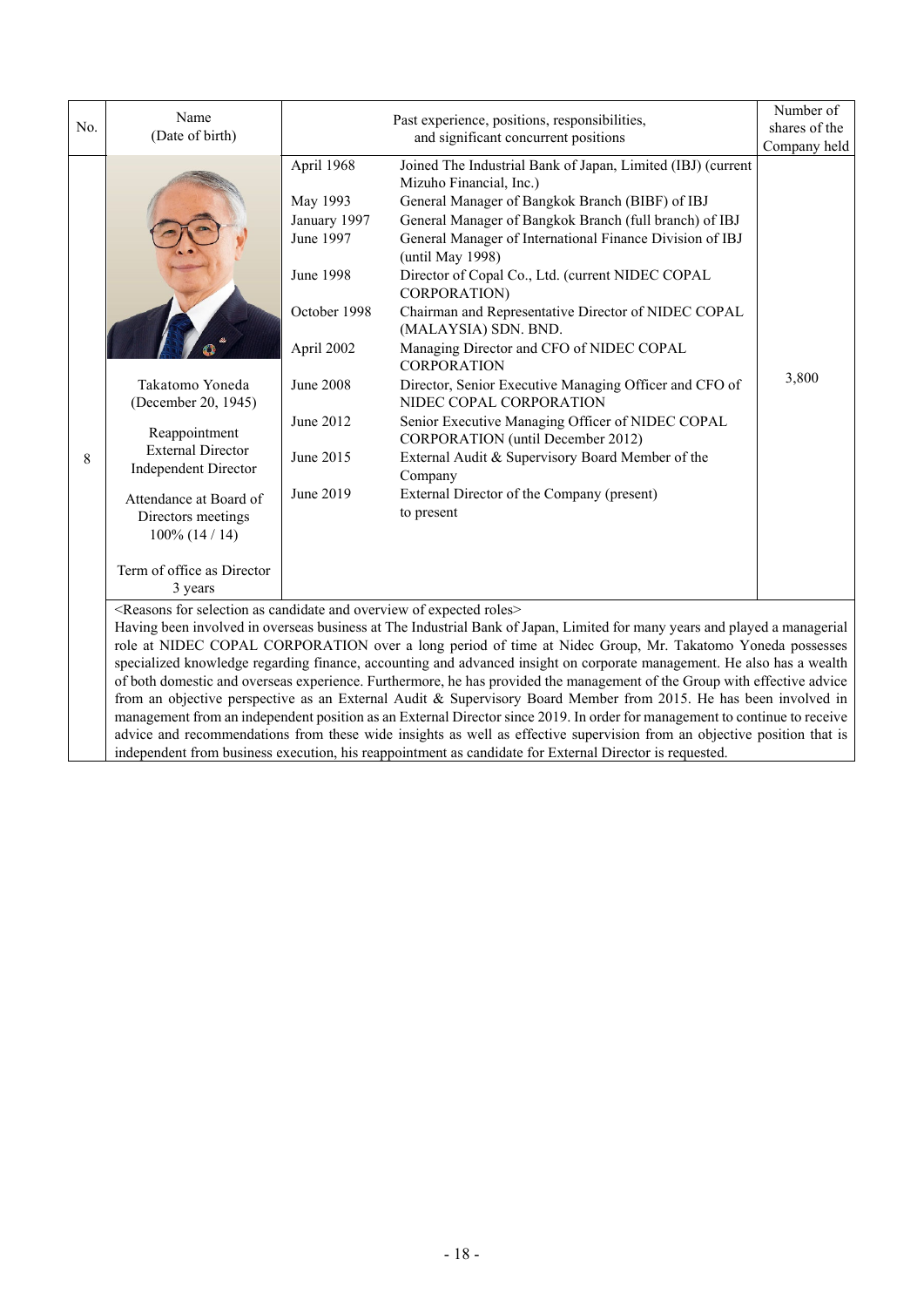|     | Name                                                                                                     |                                    | Past experience, positions, responsibilities,                                                                          |               |  |
|-----|----------------------------------------------------------------------------------------------------------|------------------------------------|------------------------------------------------------------------------------------------------------------------------|---------------|--|
| No. | (Date of birth)                                                                                          |                                    | and significant concurrent positions                                                                                   | shares of the |  |
|     |                                                                                                          |                                    |                                                                                                                        | Company held  |  |
|     |                                                                                                          | April 1981                         | Joined Hitachi Computer, Consultant Ltd. (current Hitachi                                                              |               |  |
|     |                                                                                                          |                                    | Solutions, Ltd.)                                                                                                       |               |  |
|     |                                                                                                          | April 2007                         | General Manager, Application Systems Department,                                                                       |               |  |
|     |                                                                                                          |                                    | Business Group No. 2. of Hitachi Solutions, Ltd.                                                                       |               |  |
|     |                                                                                                          | October 2010                       | Operating Officer; General Manager, Application Systems<br>Department, Industrial and Retail Solutions Systems         |               |  |
|     |                                                                                                          |                                    | Business Department No. 1, Industrial and Retail Solutions                                                             |               |  |
|     |                                                                                                          |                                    | Systems Business Group of Hitachi Solutions, Ltd.                                                                      |               |  |
|     |                                                                                                          | April 2011                         | Executive Officer; Deputy General Manager, Retail                                                                      |               |  |
|     |                                                                                                          |                                    | Solutions Business Division, Industrial and Retail Solutions                                                           |               |  |
|     |                                                                                                          |                                    | Systems Business Group of Hitachi Solutions, Ltd.                                                                      |               |  |
|     |                                                                                                          | April 2012                         | Executive Officer; General Manager, Retail Solutions                                                                   |               |  |
|     | Yukari Tominaga                                                                                          |                                    | Business Division, Industrial and Retail Solutions Systems                                                             |               |  |
|     | (April 19, 1958)                                                                                         |                                    | Business Group of Hitachi Solutions, Ltd.                                                                              |               |  |
|     |                                                                                                          | April 2013                         | Executive Officer; General Manager, Financial Systems                                                                  |               |  |
|     | Reappointment                                                                                            |                                    | Business Division, Financial Systems Business Group of                                                                 |               |  |
|     | <b>External Director</b>                                                                                 |                                    | Hitachi Solutions, Ltd.                                                                                                |               |  |
|     | <b>Independent Director</b>                                                                              | April 2014                         | Vice President and Executive Officer; Chief Officer,                                                                   |               |  |
|     | Attendance at Board of                                                                                   |                                    | Financial Systems Business Group; Fellow, Group                                                                        |               |  |
|     | Directors meetings                                                                                       |                                    | Management Foundation Reinforcement Group of Hitachi                                                                   |               |  |
|     | $100\%$ (14 / 14)                                                                                        |                                    | Solutions, Ltd.                                                                                                        |               |  |
|     |                                                                                                          | April 2015                         | Vice President and Executive Officer; Chief Officer, Social                                                            |               |  |
|     | Term of office as Director                                                                               |                                    | Innovation Promotion Group; Deputy Chief Officer, Sales                                                                |               |  |
|     | 2 years                                                                                                  |                                    | Operations; Fellow, Technical Reform and Management                                                                    | 300           |  |
|     |                                                                                                          | October 2015                       | Group of Hitachi Solutions, Ltd.<br>Vice President and Executive Officer; Fellow, Technical                            |               |  |
| 9   |                                                                                                          |                                    | Reform and Management Group of Hitachi Solutions, Ltd.                                                                 |               |  |
|     |                                                                                                          | October 2016                       | Vice President and Executive Officer; Chief Officer,                                                                   |               |  |
|     |                                                                                                          |                                    | Quality Assurance Group of Hitachi Solutions, Ltd.                                                                     |               |  |
|     |                                                                                                          | December 2016                      | Vice President and Executive Officer; Chief Officer,                                                                   |               |  |
|     |                                                                                                          |                                    | Quality Assurance Group; Chief Officer, Procurement                                                                    |               |  |
|     |                                                                                                          |                                    | Management Group of Hitachi Solutions, Ltd.                                                                            |               |  |
|     |                                                                                                          | October 2018                       | Vice President and Executive Officer; Chief Officer,                                                                   |               |  |
|     |                                                                                                          |                                    | Quality Assurance Group of Hitachi Solutions, Ltd.                                                                     |               |  |
|     |                                                                                                          | April 2019                         | Chief Diversity Officer of Hitachi Solutions, Ltd.                                                                     |               |  |
|     |                                                                                                          | April 2020                         | Fellow of Hitachi Solutions, Ltd. (until March 2021)                                                                   |               |  |
|     |                                                                                                          | April 2020                         | Advisor of TODA CORPORATION (until March 2022)                                                                         |               |  |
|     |                                                                                                          | June 2020                          | External Director of the Company (present)                                                                             |               |  |
|     |                                                                                                          | <b>July 2020</b>                   | Advisor of ROHM Co., Ltd. (until June 2021)                                                                            |               |  |
|     |                                                                                                          | October 2020                       | Advisor of COMTURE CORPORATION (until September                                                                        |               |  |
|     |                                                                                                          |                                    | 2021)                                                                                                                  |               |  |
|     |                                                                                                          | June 2021                          | External Director of Yashima & Co., Ltd. (present)                                                                     |               |  |
|     |                                                                                                          | <b>July 2021</b>                   | Senior Adviser of SB Technology Corp. (present)                                                                        |               |  |
|     |                                                                                                          |                                    | to present                                                                                                             |               |  |
|     |                                                                                                          | [Significant concurrent positions] | External Director of Yashima & Co., Ltd.                                                                               |               |  |
|     |                                                                                                          |                                    | Senior Adviser of SB Technology Corp.                                                                                  |               |  |
|     | <reasons and="" as="" candidate="" expected="" for="" of="" overview="" roles="" selection=""></reasons> |                                    |                                                                                                                        |               |  |
|     |                                                                                                          |                                    | Ms. Yukari Tominaga possesses extensive insight into corporate management and a wealth of experience, having served in |               |  |

Ms. Yukari Tominaga possesses extensive insight into corporate management and a wealth of experience, having served in key positions in various business fields at Hitachi Solutions, Ltd., where she served as Chief Diversity Officer, and has contributed to the management of the Group as an External Director from 2020. In order for management to continue to receive advice and recommendations from these wide insights as well as effective supervision from an objective position that is independent from business execution, her reappointment as candidate for External Director is requested.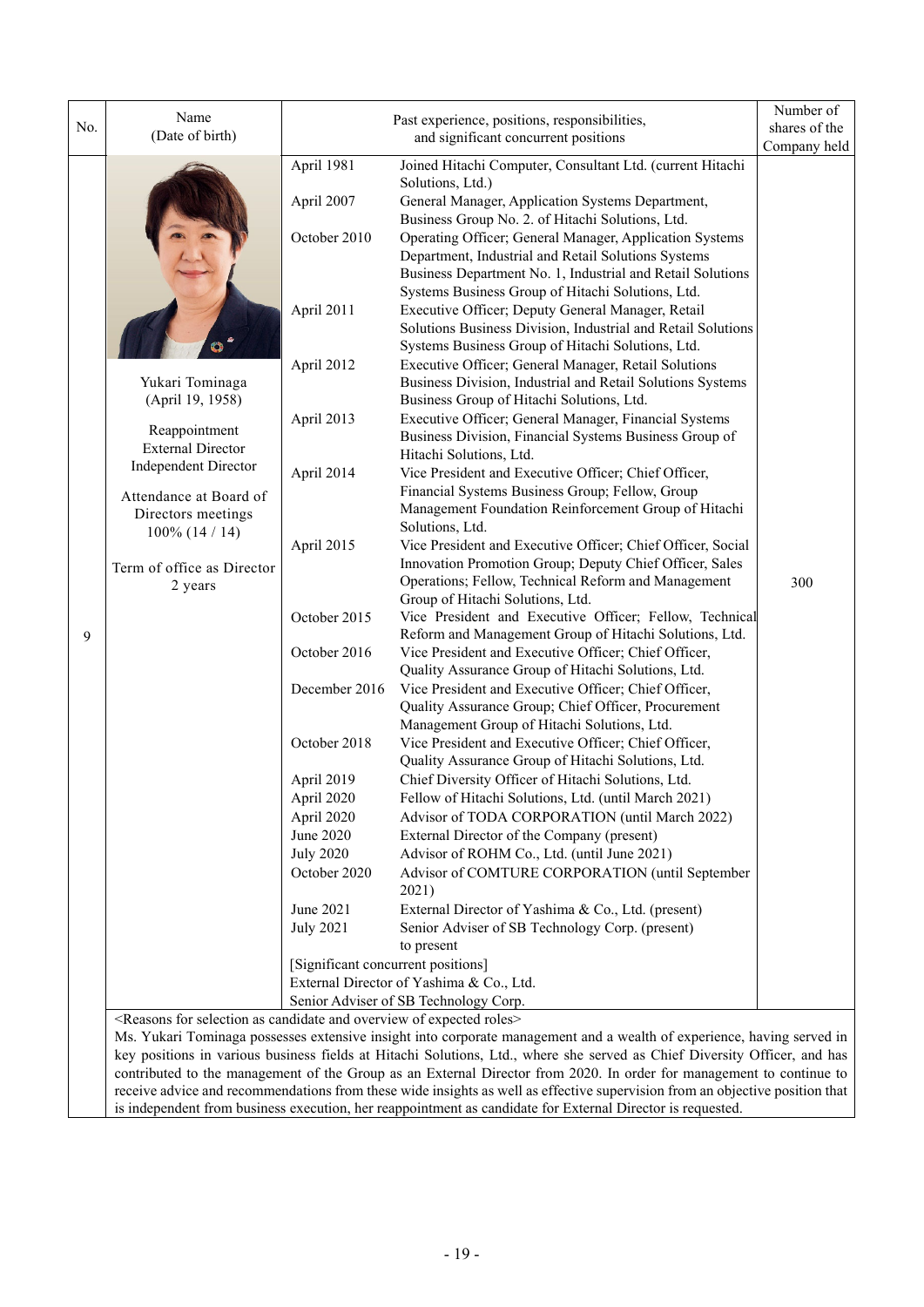| No. | Name<br>(Date of birth)                                                                                                                                                                                                     |                                                                                                                                                                                                                                               | Number of<br>shares of the                                                                                                                                                                                                                                                                                                                                                                                                                                                                                                                                                                                                                                                                                                                                                                                                                                                                                                                                                                                                                                                                                                                                                                                                                                                                                                                                                                                                                                                                                                                                                                                                                                                                                                                                                                                                                                                                                                                                                                   |                              |
|-----|-----------------------------------------------------------------------------------------------------------------------------------------------------------------------------------------------------------------------------|-----------------------------------------------------------------------------------------------------------------------------------------------------------------------------------------------------------------------------------------------|----------------------------------------------------------------------------------------------------------------------------------------------------------------------------------------------------------------------------------------------------------------------------------------------------------------------------------------------------------------------------------------------------------------------------------------------------------------------------------------------------------------------------------------------------------------------------------------------------------------------------------------------------------------------------------------------------------------------------------------------------------------------------------------------------------------------------------------------------------------------------------------------------------------------------------------------------------------------------------------------------------------------------------------------------------------------------------------------------------------------------------------------------------------------------------------------------------------------------------------------------------------------------------------------------------------------------------------------------------------------------------------------------------------------------------------------------------------------------------------------------------------------------------------------------------------------------------------------------------------------------------------------------------------------------------------------------------------------------------------------------------------------------------------------------------------------------------------------------------------------------------------------------------------------------------------------------------------------------------------------|------------------------------|
| 10  | Hiroshi Nakamura<br>(March 3, 1957)<br>New Candidate<br><b>External Director</b><br><b>Independent Director</b><br><reasons and="" as="" candidate="" expected="" for="" of="" overview="" roles="" selection=""></reasons> | April 1981<br>June 1993<br>April 2000<br>October 2000<br>April 2002<br>June 2007<br>April 2009<br>June 2009<br>April 2013<br>May 2014<br>January 2016<br>January 2018<br>April 2018<br>June 2021<br><b>July 2021</b><br>Advisor of Ushio Inc. | and significant concurrent positions<br>Joined TOMEN Corporation (until March 2000)<br>President and Representative Director of Casio Germany<br>Joined CASIO COMPUTER CO., LTD.<br>Senior General Manager, European Sales Division of<br>CASIO COMPUTER CO., LTD.<br>President and Representative Director of CASIO Europe<br>GmbH<br>Executive Officer of CASIO COMPUTER CO., LTD.;<br>President and Representative Director of CASIO Europe<br>Executive Officer; Senior General Manager, Global<br>Marketing Headquarters; Senior General Manager,<br>Overseas Sales Division, Global Marketing Headquarters of<br>CASIO COMPUTER CO., LTD.; President and<br>Representative Director of CASIO Europe<br>Managing Director; Senior General Manager, Global<br>Marketing Headquarters; Senior General Manager,<br>Overseas Sales Division, Global Marketing Headquarters of<br>CASIO COMPUTER CO., LTD.<br>Managing Director; Senior General Manager, Global<br>Marketing Headquarters; Senior General Manager, Strategy<br>Division; Senior General Manager, Overseas Sales Division<br>of CASIO COMPUTER CO., LTD.<br>Director; Senior Executive Managing Officer; Senior<br>General Manager, Global Marketing Headquarters of<br>CASIO COMPUTER CO., LTD.<br>Director; Vice President; Executive Managing Officer of<br>CASIO COMPUTER CO., LTD.<br>Director; Vice President; Executive Managing Officer;<br>Senior General Manager, Business Administration<br>Division of CASIO COMPUTER CO., LTD.<br>Director; Vice President; Executive Managing Officer;<br>Senior General Manager, Global Marketing Headquarters<br>of CASIO COMPUTER CO., LTD. (until June 2019)<br>Outside Director of Cool Japan Fund Inc. (present)<br>Advisor of Ushio Inc. (present)<br>to present<br>[Significant concurrent positions]<br>Outside Director of Cool Japan Fund Inc.<br>At TOMEN Corporation, Mr. Hiroshi Nakamura served as President and Representative Director of Casio Germany, which | Company held<br>$\mathbf{0}$ |
|     |                                                                                                                                                                                                                             |                                                                                                                                                                                                                                               | was a joint venture with CASIO COMPUTER CO., LTD. After he transferred to CASIO COMPUTER CO., LTD., he served<br>as President and Representative Director of CASIO Europe GmbH, and has been involved in overseas business as a manager<br>of CASIO COMPUTER CO., LTD. for many years. Therefore, he possesses extensive insight into corporate management<br>and a wealth of experience. In order for management to receive advice and recommendations based on his insight as well as                                                                                                                                                                                                                                                                                                                                                                                                                                                                                                                                                                                                                                                                                                                                                                                                                                                                                                                                                                                                                                                                                                                                                                                                                                                                                                                                                                                                                                                                                                      |                              |

effective supervision from an objective position that is independent from business execution, his appointment as candidate for External Director is requested.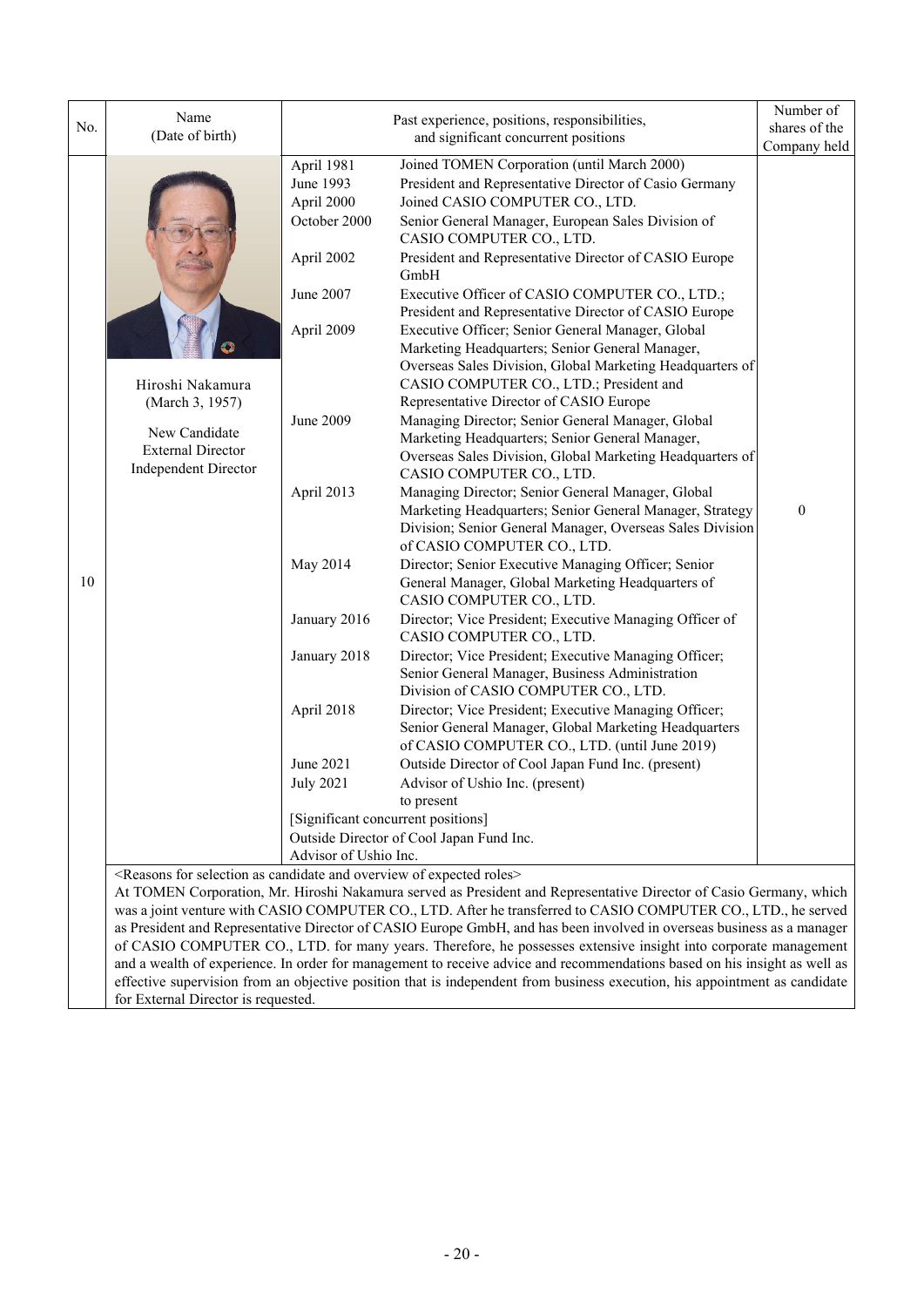| No. | Name<br>(Date of birth)                                                                                            | Past experience, positions, responsibilities,<br>and significant concurrent positions                                                                                                                                                                                                                                                                                                                                                                                                                                                                                                                                                                                                                                                                                                                             | Number of<br>shares of the<br>Company held |
|-----|--------------------------------------------------------------------------------------------------------------------|-------------------------------------------------------------------------------------------------------------------------------------------------------------------------------------------------------------------------------------------------------------------------------------------------------------------------------------------------------------------------------------------------------------------------------------------------------------------------------------------------------------------------------------------------------------------------------------------------------------------------------------------------------------------------------------------------------------------------------------------------------------------------------------------------------------------|--------------------------------------------|
| 11  | Takayuki Ikeda<br>(September 15, 1957)<br>New Candidate<br><b>External Director</b><br><b>Independent Director</b> | Joined TOSHIBA CORPORATION<br>April 1981<br>April 2003<br>Vice President of Toshiba America Information Systems,<br>Inc.<br>April 2007<br>General Manager, Electronic Storage Device Division of<br>TOSHIBA CORPORATION<br>April 2010<br>General Manager, Corporate Innovation Promotion<br>Department of TOSHIBA CORPORATION<br>Senior Vice President and Director of Toshiba Tec<br>June 2011<br>Corporation<br>June 2014<br>President and Chief Executive Officer; Chief Risk<br>Compliance Management Officer (CRO) of Toshiba Tec<br>Corporation<br>June 2020<br>Advisor of Toshiba Tec Corporation (present)<br>Outside Director of JSP Corporation (present)<br>June 2021<br>to present<br>[Significant concurrent positions]<br>Advisor of Toshiba Tec Corporation<br>Outside Director of JSP Corporation | $\Omega$                                   |

<Reasons for selection as candidate and overview of expected roles>

Mr. Takayuki Ikeda possesses extensive insight into corporate management and a wealth of experience, having served in key positions in various business fields including overseas business in Toshiba Group, and served as President and Chief Executive Officer for many years at Toshiba Tec Corporation. In order for management to receive advice and recommendations based on his insight as well as effective supervision from an objective position that is independent from business execution, his appointment as candidate for External Director is requested.

(Note 1) "Past experience, positions, responsibilities, and significant concurrent positions" of each candidate:

Information on each candidate is as of the day when the Reference Documents for the Annual General Meeting of Shareholders were prepared.

(Note 2) Special interests between each candidate and the Company

No special interest exists between each candidate and the Company.

#### (Note 3) Independent director

 The Company has registered Mr. Takatomo Yoneda and Ms. Yukari Tominaga, who are candidates for External Directors, with the Tokyo Stock Exchange as independent directors. If their reelection is approved and they assume office, the Company intends to maintain their registration as independent directors.

In addition, if the election of Mr. Hiroshi Nakamura and Mr. Takayuki Ikeda, who are candidates for External Directors, is approved and they assume office, the Company intends to register them with the Tokyo Stock Exchange as independent directors.

#### (Note 4) Liability limitation agreement

 The Company has entered into an agreement to limit liability stipulated in Article 423, Paragraph 1 of the Companies Act to the minimum liability amount stipulated by laws and regulations with Mr. Takatomo Yoneda and Ms. Yukari Tominaga, who are candidates for External Directors. If their reelection is approved and they assume office, the Company intends to extend the agreement with them.

In addition, if the election of Mr. Hiroshi Nakamura and Mr. Takayuki Ikeda, who are candidates for External Directors, is approved and they assume office, the Company intends to enter into the liability limitation agreement with them.

#### (Note 5) Outline of directors and officers liability insurance contract

The Company has entered into a directors and officers liability insurance contract with an insurance company to insure Directors, Audit & Supervisory Board Members, Managing Officers, etc. of the Company and some subsidiaries of the Company. The insurance contract covers damage including compensation for damages and legal expenses to be borne by the insured. If the election of candidates is approved and they assume office, they will be insured under the insurance contract. The Company plans to renew the contract with the same contents at the next renewal.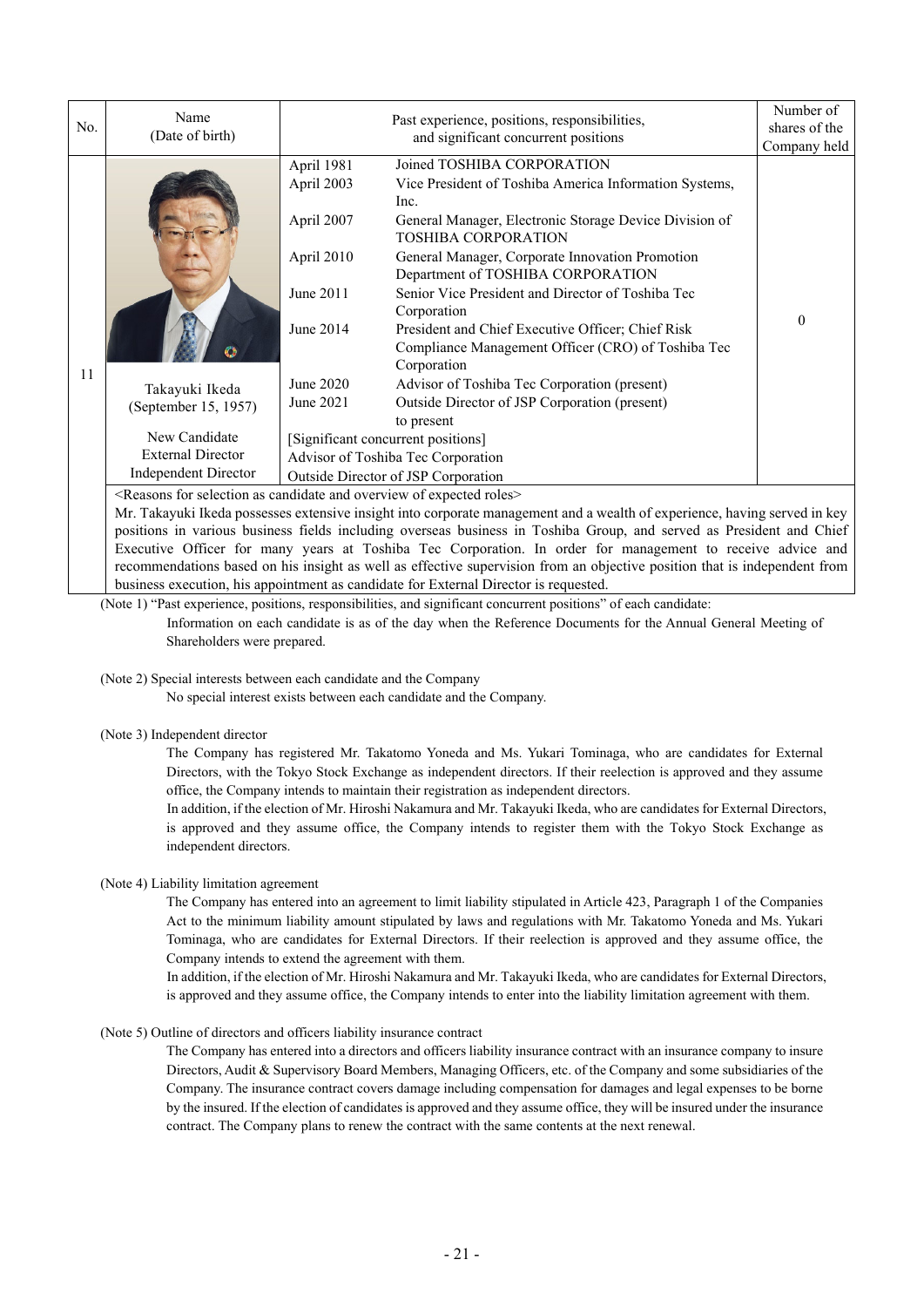#### **Proposal 4: Election of One (1) Audit & Supervisory Board Member**

The term of office of Audit & Supervisory Board Member Mr. Keiki Hirota will expire at the conclusion of this Annual General Meeting of Shareholders, and we propose the election of one (1) Audit & Supervisory Board Member.

The Audit & Supervisory Board has given its consent to this proposal. The candidate for Audit & Supervisory Board Member is as follows.

| Name<br>(Date of birth)    |                 | Number of<br>shares of the                             |       |  |  |  |
|----------------------------|-----------------|--------------------------------------------------------|-------|--|--|--|
|                            |                 | Company held                                           |       |  |  |  |
|                            | April 1978      | Joined the Company                                     |       |  |  |  |
|                            | June 2005       | Managing Officer and General Manager of Beverage &     |       |  |  |  |
|                            |                 | <b>Dessert Division</b>                                |       |  |  |  |
|                            | February 2006   | Managing Officer and General Manager of Tohoku Branch  |       |  |  |  |
|                            | June 2007       | Managing Officer and Deputy General Manager of Sales & |       |  |  |  |
|                            |                 | Marketing Division                                     |       |  |  |  |
|                            | <b>May 2008</b> | Managing Officer, Deputy General Manager of Sales &    |       |  |  |  |
|                            |                 | Marketing Division, and General Manager of Advertising |       |  |  |  |
|                            |                 | Department                                             |       |  |  |  |
|                            | May 2009        | Managing Officer and Deputy General Manager of Sales & |       |  |  |  |
|                            |                 | Marketing Division                                     |       |  |  |  |
|                            | February 2010   | Managing Officer and Deputy General Manager of Sales & | 7,400 |  |  |  |
| Keiki Hirota               |                 | Marketing Division I                                   |       |  |  |  |
| (October 31, 1953)         | June 2012       | Seconded to Daily Foods Corporation (current MORINAGA) |       |  |  |  |
| Reappointment              |                 | MILK INDUSTRY SALES CO., LTD.) (Representative         |       |  |  |  |
|                            |                 | Director and Vice President)                           |       |  |  |  |
| Attendance at Board of     | June 2014       | Representative Director and President of Daily Foods   |       |  |  |  |
| Directors meetings         |                 | Corporation                                            |       |  |  |  |
| $100\%$ (14 / 14)          | June 2018       | Full-time Audit & Supervisory Board Member (present)   |       |  |  |  |
|                            |                 | to present                                             |       |  |  |  |
| Attendance at Audit &      |                 |                                                        |       |  |  |  |
| Supervisory Board meetings |                 |                                                        |       |  |  |  |
| $100\%$ (14 / 14)          |                 |                                                        |       |  |  |  |
|                            |                 |                                                        |       |  |  |  |

<Reasons for selection as candidate>

Mr. Keiki Hirota has held posts in the sales division of the Company and possesses specialized knowledge regarding the dairy industry. Additionally, from 2005 onward, he has experienced important duties as Managing Officer, and he has been involved in management of affiliated companies. From 2018, he has audited our Group as a Full-time Audit & Supervisory Board Member. By utilizing this knowledge and experience, the Company expects that he can audit effectively, and his reappointment as candidate for Audit & Supervisory Board Member is requested.

- (Note 1) Past experience, positions, and significant concurrent positions for Mr. Keiki Hirota are as of the day when the Reference Documents for the Annual General Meeting of Shareholders were prepared.
- (Note 2) No special interest exists between Mr. Keiki Hirota and the Company.
- (Note 3) The Company has entered into a directors and officers liability insurance contract with an insurance company, with Directors, Audit & Supervisory Board Members, Managing Officers, etc. of the Company and some subsidiaries of the Company, as the insured. The insurance contract covers damage including compensation for damages and legal expenses to be borne by the insured. If the reelection of Mr. Keiki Hirota is approved and he assumes office as Audit & Supervisory Board Member, he will be insured under the insurance contract. The Company plans to renew the contract with the same contents at the next renewal.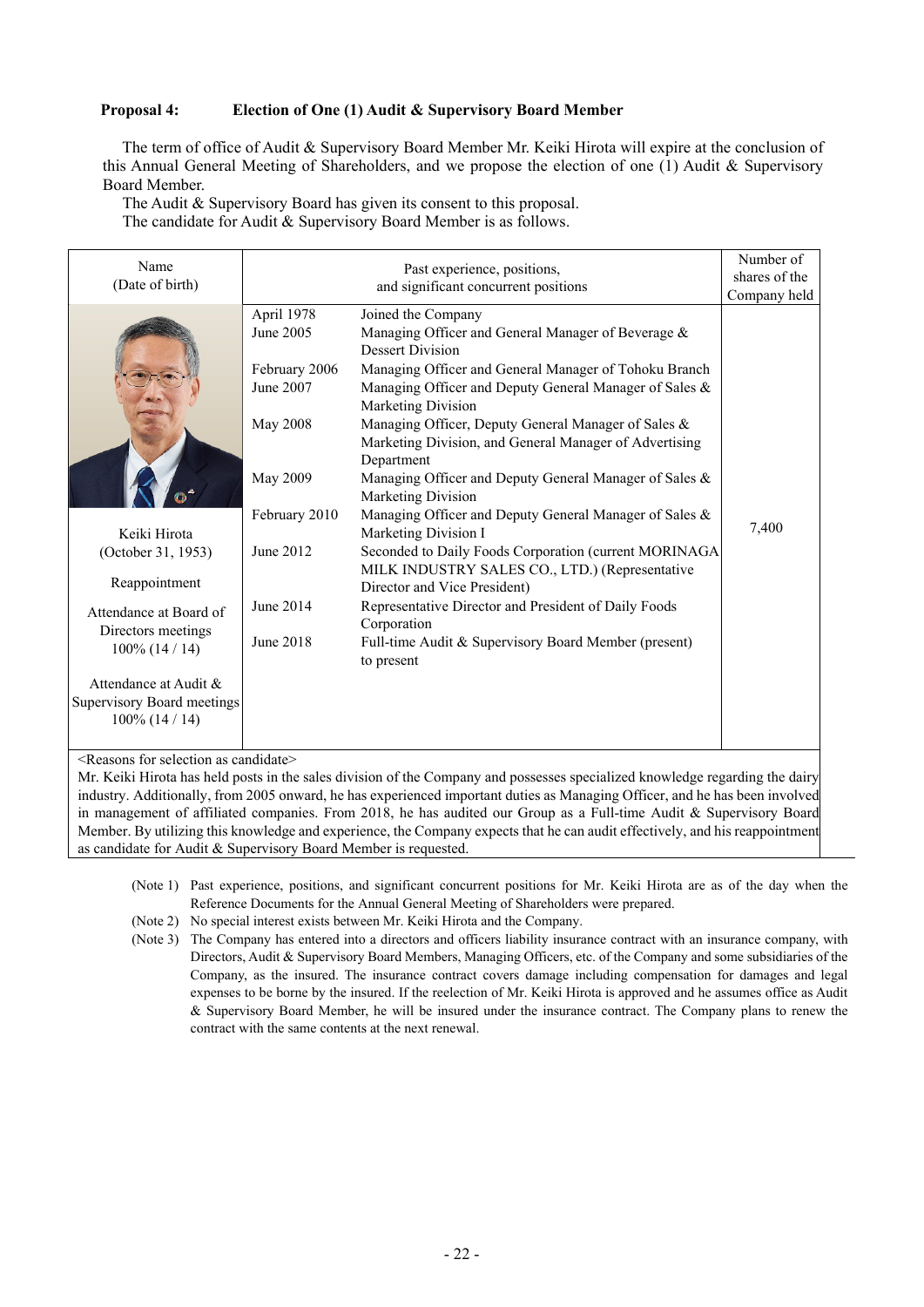#### **Proposal 5: Election of One (1) Substitute Audit & Supervisory Board Member**

To prepare for a contingency in which the number of Audit & Supervisory Board Members falls below the minimum stipulated by laws and regulations, we propose the election of one (1) Substitute Audit & Supervisory Board Member as a substitute External Audit & Supervisory Board Member for External Audit & Supervisory Board Members, Mr. Masahiko Ikaga and Ms. Mayumi Yamamoto.

The validity of the election under this proposal may only be cancelled prior to the assumption of office based on resolution by the Board of Directors upon consent of the Audit & Supervisory Board.

The Audit & Supervisory Board has given its consent to this proposal.

The candidate for the Substitute Audit & Supervisory Board Member is as follows.

| Name<br>(Date of birth)                                                                                                | Past experience, positions,<br>and significant concurrent positions                                                                                                                                                                                                                                                                                                                                                                                                                                                                                                                                                                      | Number of<br>shares of the<br>Company held |
|------------------------------------------------------------------------------------------------------------------------|------------------------------------------------------------------------------------------------------------------------------------------------------------------------------------------------------------------------------------------------------------------------------------------------------------------------------------------------------------------------------------------------------------------------------------------------------------------------------------------------------------------------------------------------------------------------------------------------------------------------------------------|--------------------------------------------|
|                                                                                                                        | April 1991<br>Registered as an Attorney at law (Tokyo Bar Association)<br>Joined Hashimoto Sogo law firm (present)<br>April 2004<br>Chairperson of Steering Council of Appropriate Industrial<br>Waste Disposal Promotion Center (present)<br><b>July 2008</b><br>Outside Auditor of JTB Corp. (present)<br>April 2012<br>Practicing-attorney-professor for civil advocacy of Legal<br>Training and Research Institute of Japan, Supreme Court of<br>Japan (until March 2015)<br>April 2019<br>Chairperson of Legal Training Committee of Tokyo Bar<br>Association (until July 2020)<br>to present<br>[Significant concurrent positions] | $\theta$                                   |
| Michio Suzuki                                                                                                          | Attorney at law (Hashimoto Sogo law firm)                                                                                                                                                                                                                                                                                                                                                                                                                                                                                                                                                                                                |                                            |
| (February 13, 1964)<br>External Audit &<br>Supervisory Board Member<br>Independent Audit &<br>Supervisory Board Member | Outside Auditor of JTB Corp.                                                                                                                                                                                                                                                                                                                                                                                                                                                                                                                                                                                                             |                                            |

<Reasons for selection as candidate>

Although Mr. Michio Suzuki has no experience of direct involvement in corporate management, he is expected to be capable of objectively and expertly auditing the Company's management in view of his professional knowledge of legal matters as an attorney at law and abundant experience of commercial issues.

- (Note 1) Past experience, positions, and significant concurrent positions for Mr. Michio Suzuki are as of the day when the Reference Documents for the Annual General Meeting of Shareholders were prepared.
- (Note 2) No special interest exists between Mr. Michio Suzuki and the Company.
- (Note 3) Mr. Michio Suzuki is a candidate for Substitute External Audit & Supervisory Board Member.
- (Note 4) If Mr. Michio Suzuki is appointed as External Audit & Supervisory Board Member, the Company intends to register him with the Tokyo Stock Exchange as an independent Audit & Supervisory Board Member.
- (Note 5) If Mr. Michio Suzuki assumes office of External Audit & Supervisory Board Member, the Company intends to enter into an agreement to limit a liability stipulated in Article 423, Paragraph 1 of the Companies Act to the minimum liability amount stipulated by laws and regulations with him.
- (Note 6) The Company has entered into a directors and officers liability insurance contract with an insurance company to insure Directors, Audit & Supervisory Board Members, Managing Officers, etc. of the Company and some subsidiaries of the Company. The insurance contract covers damage including compensation for damages and legal expenses to be borne by the insured. If Mr. Michio Suzuki assumes office as External Audit & Supervisory Board Member, he will be insured under the insurance contract. The Company plans to renew the contract with the same contents at the next renewal.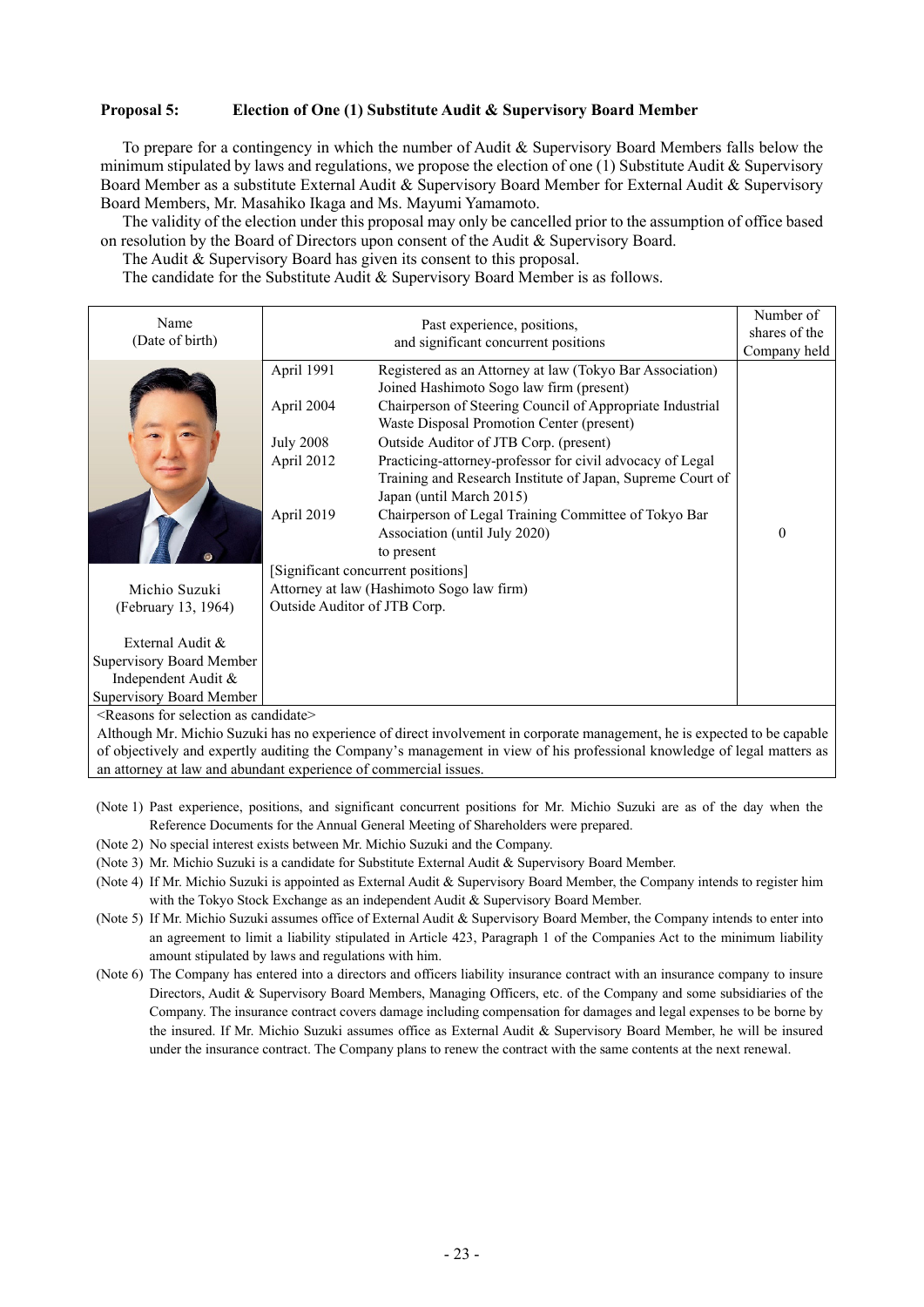#### (Reference)

#### Basic Approach to Corporate Governance

The Group shall contribute to society through its business activities, based on its Corporate Mission, and shall continually work to develop and enhance a highly effective corporate governance system to achieve sustainable growth and increase corporate value, with the following basic policies.

The Company selected the framework of a company with an Audit & Supervisory Board to set up a doublechecking structure, with the Board of Directors providing supervision and the Audit & Supervisory Board members performing audits of legality and appropriateness. The Board of Directors functions as the highest decision-making body for management and, through organic collaboration with all components of the corporate governance framework, strives to maintain and improve management transparency, fairness and speed, to ensure its effectiveness.

Basic Policy

- 1) Respect shareholders' rights, and ensure equal treatment.
- 2) Respect the perspectives and rights of various stakeholders including our shareholders, customers, business partners, local communities, employees, and build proper relationships with them.
- 3) Disclose corporate information appropriately and ensure transparency.
- 4) Build a structure in which each of the bodies comprising the corporate governance system organically collaborates, and ensure the effectiveness of functions supervising the execution of operations by the Board of Directors.
- 5) Aim to achieve sustainable growth and improve corporate value, and have constructive dialogue with shareholders who expect these aims and medium- to long-term profits to be realized.

Corporate Governance Organization

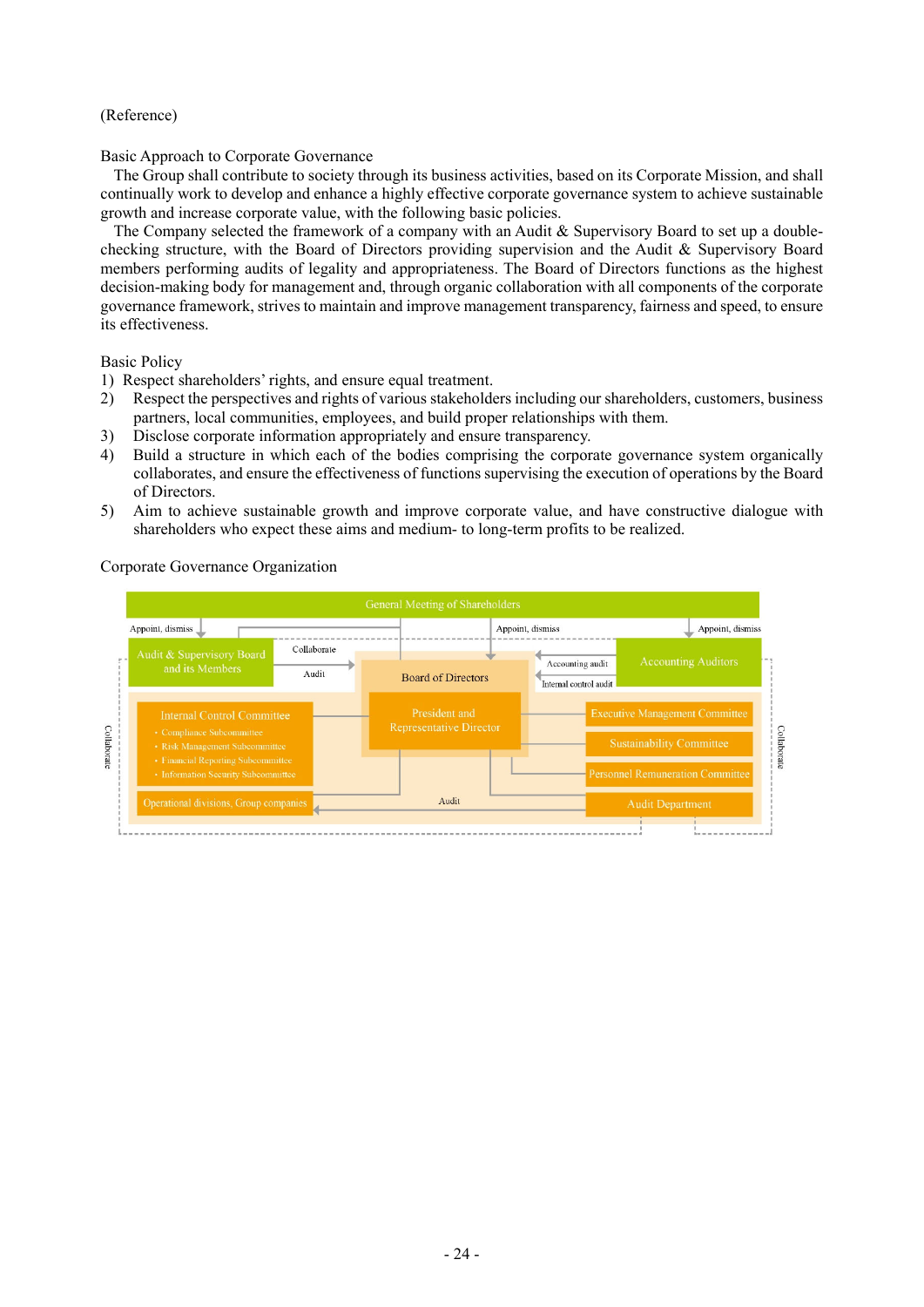Concepts on the Composition Creating the Board of Directors

In accordance with the Articles of Incorporation, the Board of Directors comprises a maximum of 12 Directors and four Audit & Supervisory Board members. The Company selects persons of excellent character and insight who have the professional expertise, extensive business and management experience necessary to maintain the Company's sustainable growth, without regard to gender or nationality, as officer candidates. In addition, in regard to independent outside directors and independent outside corporate auditors, the Company invites the number necessary for the sustainable growth of the Company, with a minimum of two independent outside directors and a number of independent outside corporate auditors that is greater than or equal to half of the total number of corporate auditors. Furthermore, all outside officers shall meet the judgement standards for independence.

In addition, the Company determines the impartiality of persons in important and newly appointed positions, and personnel who execute business operations and those who do not in consideration of business continuity and development, and the fostering of successors.

#### Effectiveness Evaluation of the Board of Directors

The Company conducts effectiveness analyses and evaluations of the Board of Directors in order to improve the function of the Board of Directors. Specifically, using a survey filled out by the Directors and Audit & Supervisory Board Members, in regard to general matters relating to the Board of Directors, such as its composition and operating method, deliberations, and collaborations with external officers, an evaluation is conducted by the Board of Directors on the results of this analysis. It should be noted that, in order to obtain unbiased opinions from those taking the survey, the survey is performed through the use of an anonymous questionnaire, and the collection, summary, and analysis of the survey results is contracted out to an external body.

From the results of the evaluation for fiscal 2021, it was judged that the effectiveness of the Board of Directors remained largely in place in a continuation from fiscal 2020.

With respect to the issue identified in the fiscal 2020 evaluation relating to "further enhancement of deliberation on Group-wide management strategy," it was confirmed that improvements are being made compared to fiscal 2020, including more time for deliberations and a transition to Group-wide deliberations.

Issues for the future include the further enhancement of deliberations to increase the corporate value of the Company over the medium to long term. We will review the nature of the Board of Directors and the Executive Management Committee, and continue our efforts to further enhance deliberations.

The Company will continue its efforts to address the issues identified in the evaluation in order to enhance corporate governance and further promote management that seeks to raise corporate value on a sustainable basis.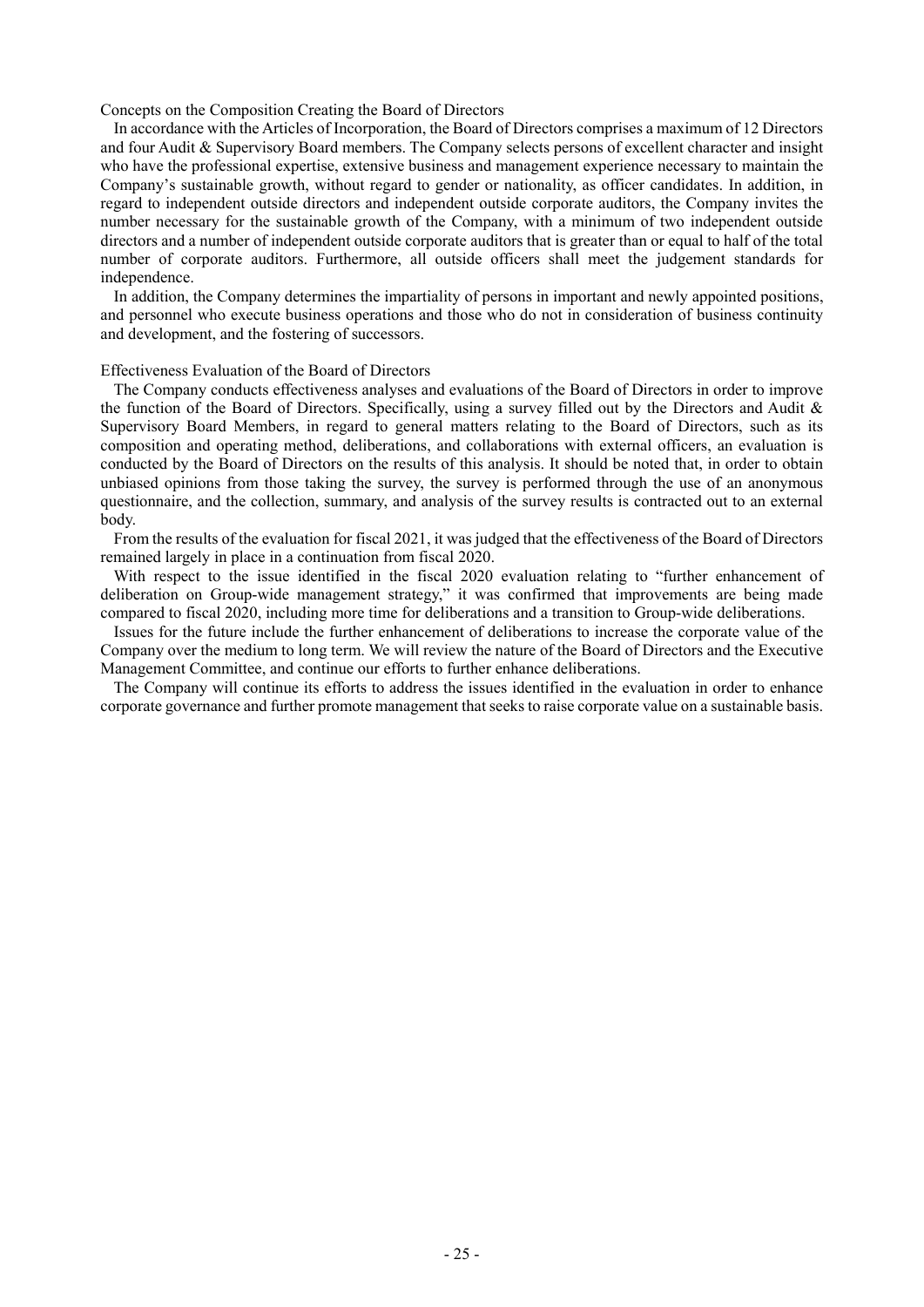# Reference

**Skills Matrix of the Company's Board of Directors** (in the case where Proposals 3 and 4 are approved)

# **(Directors)**

|                           |                                                                                                                    |                                                                                        | Items                    |                      |                                    |                         |                                                              |                     |        |
|---------------------------|--------------------------------------------------------------------------------------------------------------------|----------------------------------------------------------------------------------------|--------------------------|----------------------|------------------------------------|-------------------------|--------------------------------------------------------------|---------------------|--------|
| Name                      | Position                                                                                                           | Responsi-<br>bilities                                                                  | Management<br>Experience | Sales &<br>Marketing | Quality,<br>Production, and<br>R&D | Finance &<br>Accounting | General Affairs,<br>Human<br>Resources, and<br>Legal Affairs | $\operatorname{IT}$ | Global |
| Michio<br>Miyahara        | Representative<br>Director and<br>Chairman                                                                         | General<br>Management                                                                  |                          |                      |                                    |                         |                                                              |                     |        |
| Yohichi<br>Ohnuki         | Representative<br>Director and<br>President                                                                        | General<br>Management<br>and<br>Sustainability                                         |                          |                      |                                    |                         |                                                              | $\bullet$           |        |
| Teiichiro<br>Okawa        | Representative<br>Director and<br>Executive<br>Vice President                                                      | General<br>Management,<br>Assistant to<br>President and<br>Overseas<br><b>Business</b> |                          |                      |                                    |                         |                                                              |                     |        |
| Tsuyoshi<br>Minato        | Managing Director                                                                                                  | Dairy Farms<br>Services,<br>Procurement<br>and Special<br>Affairs                      |                          |                      |                                    |                         |                                                              |                     |        |
| Yasuhiko<br>Yanagida      | Managing Director,<br><b>Executive Managing</b><br>Officer and General<br>Manager of<br>Manufacturing<br>Division  | Quality<br>Management,<br>Production<br>and Logistics                                  |                          |                      |                                    |                         |                                                              | $\bullet$           |        |
| Hitoshi<br>Hyodo          | Managing Director,<br><b>Executive Managing</b><br>Officer and General<br>Manager of Sales &<br>Marketing Division | Sales and<br>Marketing                                                                 |                          |                      |                                    |                         |                                                              |                     |        |
| Akihiro<br>Nozaki         | <b>Executive Managing</b><br>Officer and General<br>Manager of<br>Corporate Strategic<br>Planning Division         |                                                                                        |                          |                      |                                    |                         |                                                              | ٠                   |        |
| Takatomo<br>Yoneda        | <b>External Director</b>                                                                                           |                                                                                        | ٠                        |                      |                                    | ٠                       | $\bullet$                                                    |                     |        |
| Yukari<br>Tominaga        | <b>External Director</b>                                                                                           |                                                                                        | $\bullet$                |                      | $\bullet$                          |                         |                                                              | $\bullet$           |        |
| $\rm Hiroshi$<br>Nakamura |                                                                                                                    |                                                                                        | $\bullet$                | $\bullet$            |                                    |                         |                                                              |                     |        |
| Takayuki<br>$\rm Ikeda$   |                                                                                                                    |                                                                                        | ٠                        |                      |                                    |                         |                                                              | ٠                   |        |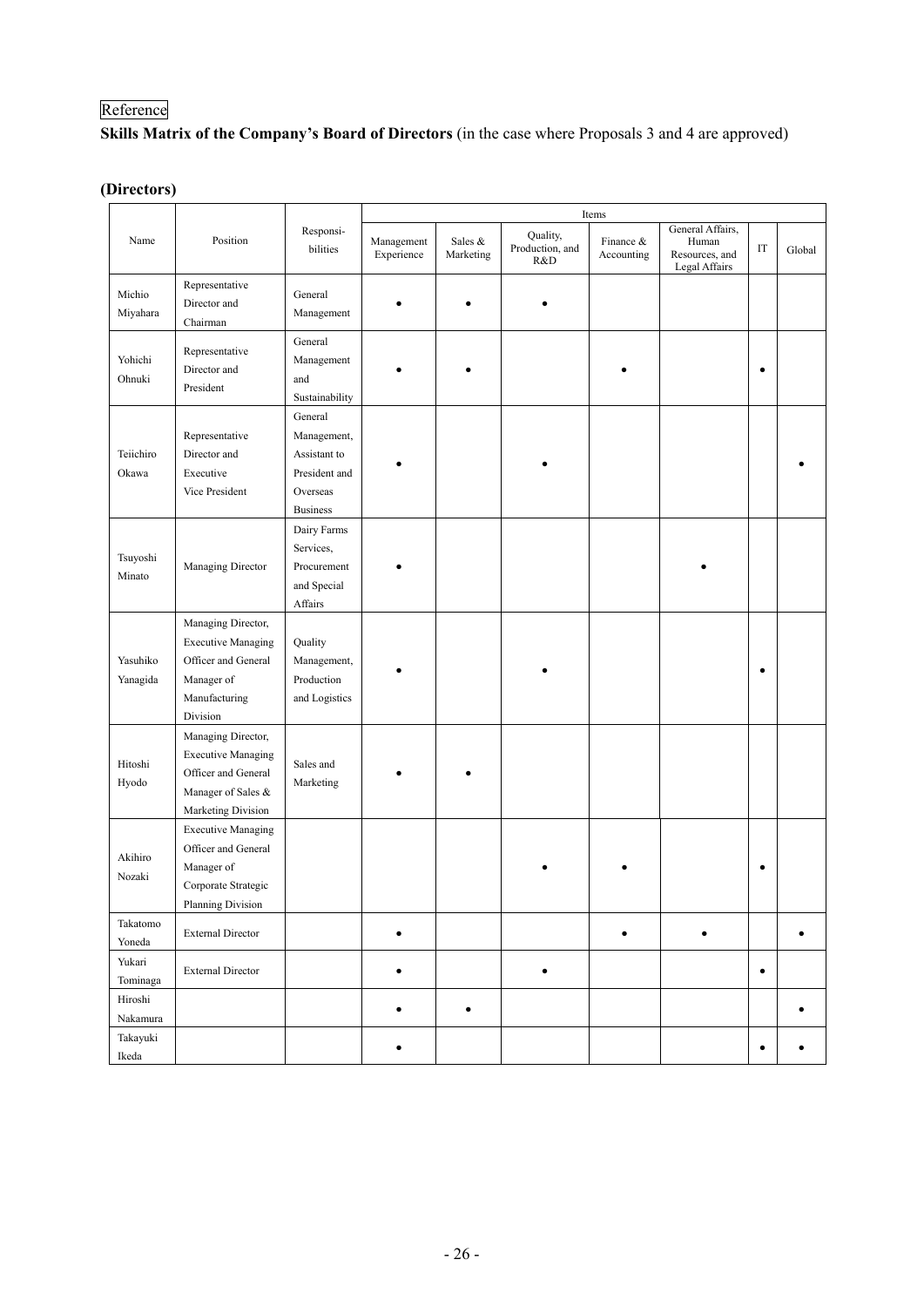# **(Audit & Supervisory Board Members)**

|                    |                                                  |                       | Items                    |                      |                                    |                         |                                                              |    |        |  |
|--------------------|--------------------------------------------------|-----------------------|--------------------------|----------------------|------------------------------------|-------------------------|--------------------------------------------------------------|----|--------|--|
| Name               | Position                                         | Responsi-<br>bilities | Management<br>Experience | Sales &<br>Marketing | Quality,<br>Production, and<br>R&D | Finance &<br>Accounting | General Affairs,<br>Human<br>Resources, and<br>Legal Affairs | IT | Global |  |
| Keiki<br>Hirota    | Full-time Audit &<br>Supervisory Board<br>Member |                       | ٠                        | $\bullet$            |                                    |                         |                                                              |    |        |  |
| Mitsumasa<br>Saito | Full-time Audit &<br>Supervisory Board<br>Member |                       | ٠                        |                      |                                    |                         |                                                              |    |        |  |
| Masahiko<br>Ikaga  | External Audit &<br>Supervisory Board<br>Member  |                       | ٠                        |                      |                                    |                         |                                                              |    |        |  |
| Mayumi<br>Yamamoto | External Audit &<br>Supervisory Board<br>Member  |                       |                          |                      |                                    |                         |                                                              |    |        |  |

(Note) The position and responsibilities of each board member are as of the day when the Reference Documents for the Annual General Meeting of Shareholders were prepared.